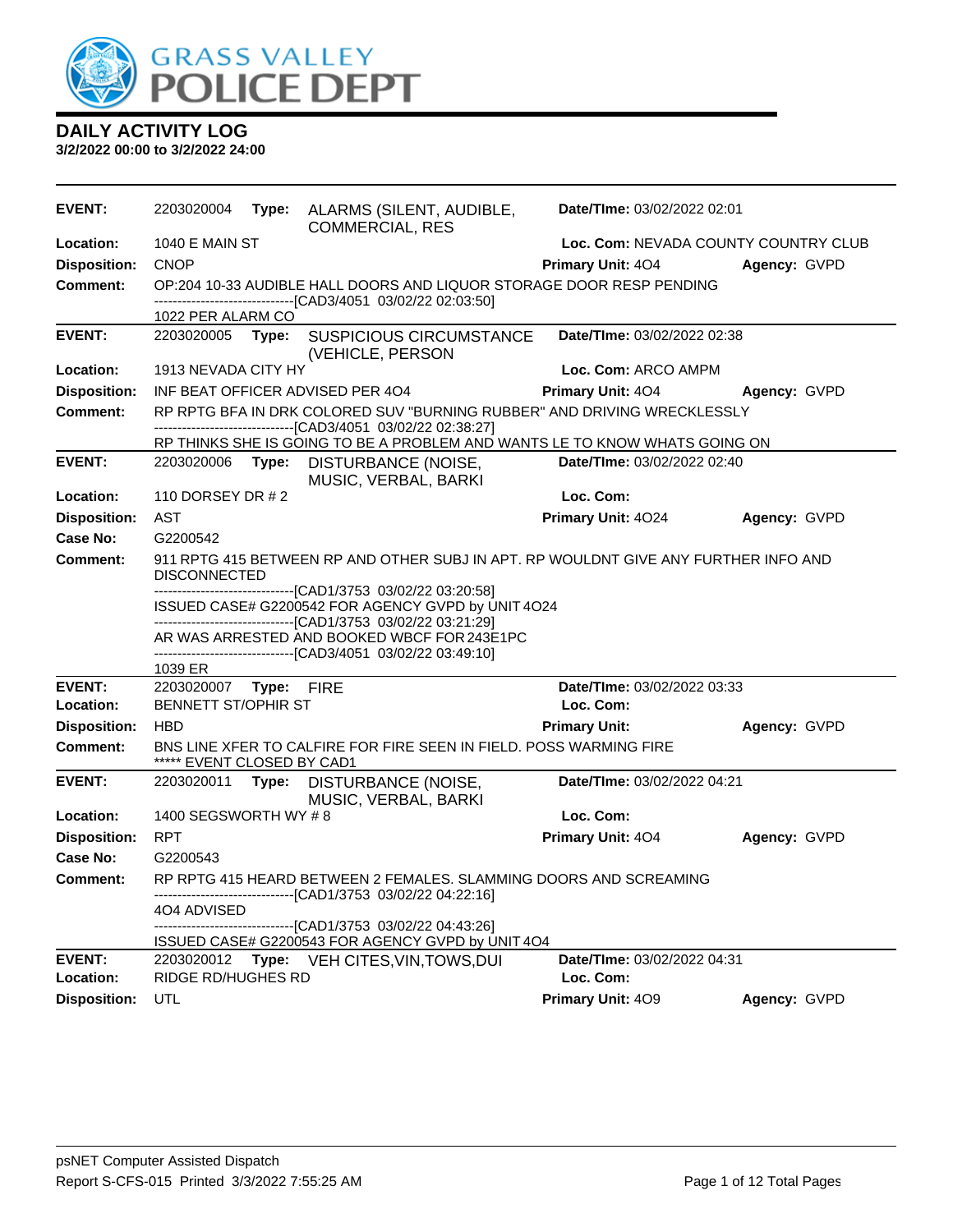

| <b>Comment:</b>     | RP RPTG SUBJ IN VEH DRK COLORED COUPE STALKING THE MORGAN RANCH NEIGHBORHOOD. RP<br>STATING HE DOESNT BELONG IN THE NEIGHBORHOOD AND WAS WEARING A HEADLAMP. RP STATING VEH<br>IS NOW HEADED TOWARDS ALTA ST |       |                                                                                                                                                                                                                     |                                |              |  |
|---------------------|--------------------------------------------------------------------------------------------------------------------------------------------------------------------------------------------------------------|-------|---------------------------------------------------------------------------------------------------------------------------------------------------------------------------------------------------------------------|--------------------------------|--------------|--|
|                     |                                                                                                                                                                                                              |       | -------------------------------[CAD3/4051_03/02/22_04:32:09]                                                                                                                                                        |                                |              |  |
|                     |                                                                                                                                                                                                              |       | RP WAS FOLLOWING VEH AND WAS ADVISED TO STOP FOLLOWING                                                                                                                                                              |                                |              |  |
|                     |                                                                                                                                                                                                              |       | --------------------------------[CAD3/4051 03/02/22 04:34:12]<br>RP CONCERNED THAT SUBJ KNOWS WHERE SHE LIVES BECAUSE HE SAW HER LOADING UP HER CAR<br>-------------------------------[CAD1/3753_03/02/22_04:48:46] |                                |              |  |
|                     | 4O9 ADVISED                                                                                                                                                                                                  |       |                                                                                                                                                                                                                     |                                |              |  |
| <b>EVENT:</b>       | 2203020013                                                                                                                                                                                                   | Type: | 911 UNKNOWN<br>(HANGUPS, ABAN'S)                                                                                                                                                                                    | Date/TIme: 03/02/2022 04:43    |              |  |
| Location:           |                                                                                                                                                                                                              |       | LAT: 39.22592800 LONG: -121.045786                                                                                                                                                                                  | Loc. Com:                      |              |  |
| <b>Disposition:</b> | HBD NEG CALLBACK RECEIVED                                                                                                                                                                                    |       |                                                                                                                                                                                                                     | <b>Primary Unit:</b>           | Agency: GVPD |  |
| <b>Comment:</b>     | 911 ABANDONED                                                                                                                                                                                                |       |                                                                                                                                                                                                                     |                                |              |  |
|                     | LEFT MESSAGE ON CALLBACK                                                                                                                                                                                     |       | ---------------------[CAD3/4051_03/02/22 04:43:47]<br>***** EVENT CLOSED BY CAD1 WITH COMMENT-NEG CALLBACK RECEIVED                                                                                                 |                                |              |  |
| <b>EVENT:</b>       | 2203020017 Type: FIRE                                                                                                                                                                                        |       |                                                                                                                                                                                                                     | Date/TIme: 03/02/2022 05:35    |              |  |
| Location:           | <b>BENNETT ST/OPHIR ST</b>                                                                                                                                                                                   |       |                                                                                                                                                                                                                     | Loc. Com:                      |              |  |
| <b>Disposition:</b> | <b>HBD</b>                                                                                                                                                                                                   |       |                                                                                                                                                                                                                     | <b>Primary Unit:</b>           | Agency: GVPD |  |
| <b>Comment:</b>     | 911 XFER TO CALFIRE FOR FIRE SEEN. POSS RELATED TO BURN PILE FROM EARLIER<br>***** EVENT CLOSED BY CAD3                                                                                                      |       |                                                                                                                                                                                                                     |                                |              |  |
| <b>EVENT:</b>       | 2203020025                                                                                                                                                                                                   |       | Type: DRUGS (ANY NARCOTIC<br><b>RELATED OFFENSE)</b>                                                                                                                                                                | Date/TIme: 03/02/2022 07:22    |              |  |
| Location:           | 892 E MAIN ST                                                                                                                                                                                                |       |                                                                                                                                                                                                                     | Loc. Com: GRASS VALLEY SHELL   |              |  |
| <b>Disposition:</b> | <b>RPT</b>                                                                                                                                                                                                   |       |                                                                                                                                                                                                                     | Primary Unit: 4018             | Agency: GVPD |  |
| Case No:            | G2200544                                                                                                                                                                                                     |       |                                                                                                                                                                                                                     |                                |              |  |
| Comment:            | FOUND DRUGS REQUEST PICK UP                                                                                                                                                                                  |       |                                                                                                                                                                                                                     |                                |              |  |
|                     |                                                                                                                                                                                                              |       | ------------------------------[CAD1/4056 03/02/22 09:09:24]<br>ISSUED CASE# G2200544 FOR AGENCY GVPD by UNIT 4O18                                                                                                   |                                |              |  |
| <b>EVENT:</b>       |                                                                                                                                                                                                              |       | 2203020031 Type: 911 UNKNOWN                                                                                                                                                                                        | Date/TIme: 03/02/2022 07:53    |              |  |
|                     |                                                                                                                                                                                                              |       | (HANGUPS, ABAN'S)                                                                                                                                                                                                   |                                |              |  |
| Location:           | W MAIN ST                                                                                                                                                                                                    |       |                                                                                                                                                                                                                     | Loc. Com:                      |              |  |
| <b>Disposition:</b> | <b>HBD</b>                                                                                                                                                                                                   |       |                                                                                                                                                                                                                     | <b>Primary Unit:</b>           | Agency: GVPD |  |
| Comment:            | 911 ACCIDENTAL/C4<br>***** EVENT CLOSED BY CAD1                                                                                                                                                              |       |                                                                                                                                                                                                                     |                                |              |  |
| <b>EVENT:</b>       | 2203020032                                                                                                                                                                                                   |       | Type: 911 UNKNOWN<br>(HANGUPS, ABAN'S)                                                                                                                                                                              | Date/TIme: 03/02/2022 08:06    |              |  |
| Location:           | 658 BRIGHTON ST                                                                                                                                                                                              |       |                                                                                                                                                                                                                     | Loc. Com:                      |              |  |
| <b>Disposition:</b> | <b>HBD</b>                                                                                                                                                                                                   |       |                                                                                                                                                                                                                     | <b>Primary Unit:</b>           | Agency: GVPD |  |
| <b>Comment:</b>     | EVENT CLOSED BY CAD1                                                                                                                                                                                         |       | 911 ASKING FOR THE PHONE NUMBER FOR COMCAST, ADV TO CTC411                                                                                                                                                          |                                |              |  |
| <b>EVENT:</b>       | 2203020038                                                                                                                                                                                                   | Type: | <b>SUSPICIOUS CIRCUMSTANCE</b><br>(VEHICLE, PERSON                                                                                                                                                                  | Date/TIme: 03/02/2022 08:31    |              |  |
| Location:           | 105 W EMPIRE ST                                                                                                                                                                                              |       |                                                                                                                                                                                                                     | Loc. Com: GOLDEN EMPIRE MARKET |              |  |
| <b>Disposition:</b> | ARA BOOKED INTO WBCF                                                                                                                                                                                         |       |                                                                                                                                                                                                                     | Primary Unit: 4D10             | Agency: GVPD |  |
| <b>Case No:</b>     | G2200545                                                                                                                                                                                                     |       |                                                                                                                                                                                                                     |                                |              |  |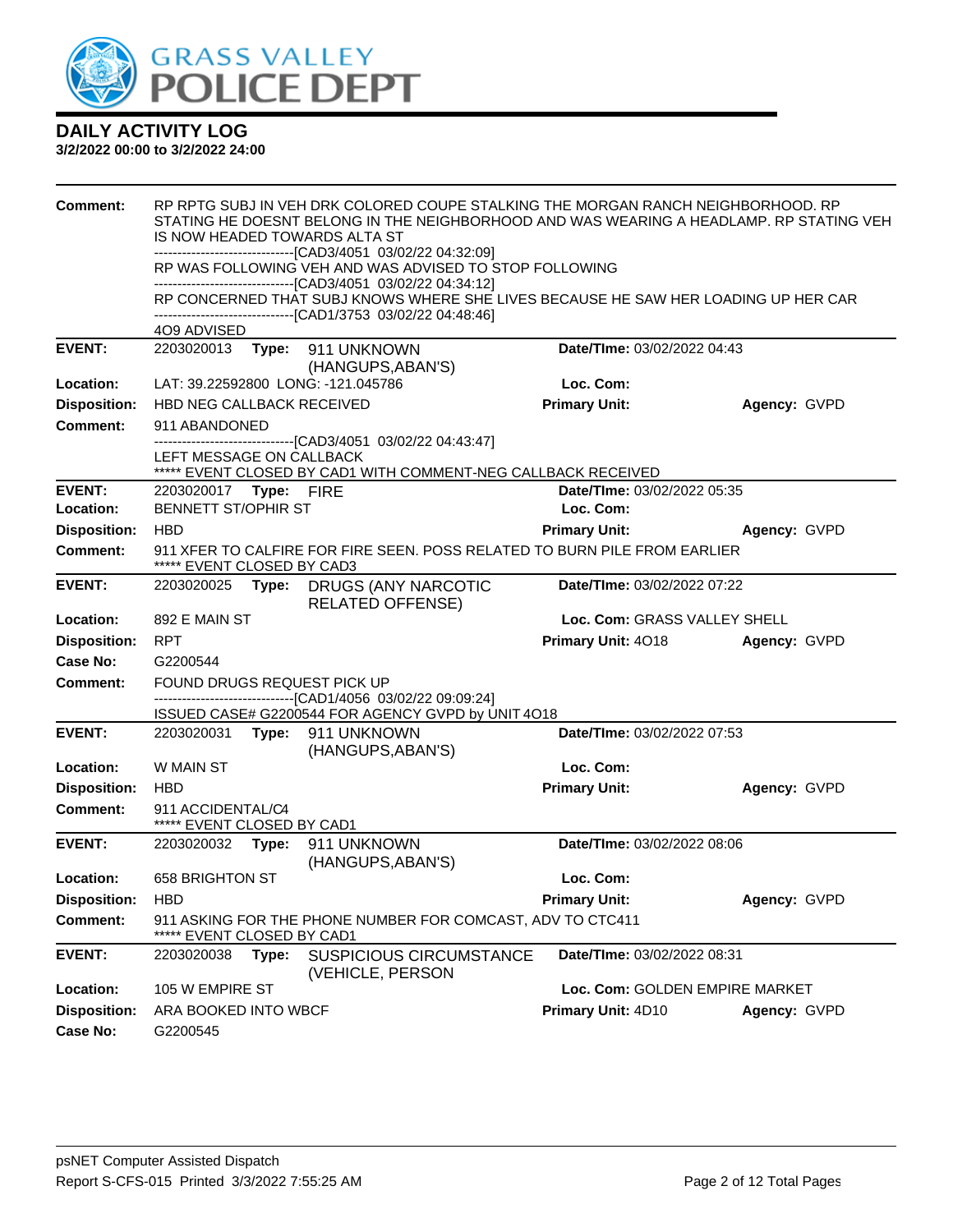

| <b>Comment:</b>            | RP REPORTING MALE SUBJECT PASSED OUT IN DRIVER'S SEAT OF VEHICLE WITH DRIVERS DOOR OPEN.<br>BLUE CHEVY S-10 TRUCK CA 6P44209.                                    |                                                           |              |  |  |
|----------------------------|------------------------------------------------------------------------------------------------------------------------------------------------------------------|-----------------------------------------------------------|--------------|--|--|
|                            | -------------------------------[CAD1/4056 03/02/22 08:35:48]<br>10-39 CALFIRE                                                                                    |                                                           |              |  |  |
|                            | -------------------------------[CAD1/4056 03/02/22 09:00:53]<br>TOW ASSIGNED-CELESTIAL VALLEY TOWING, 875 IDAHO MARYLAND DR, GRASS VALLEY, 5302723353,           |                                                           |              |  |  |
|                            | -------------------------------[CAD1/4056 03/02/22 09:01:04]<br>10-39 CELESTIAL, ENRT DRIVE TIME<br>-------------------------------[CAD1/4056 03/02/22 09:03:06] |                                                           |              |  |  |
|                            | CELESTIAL CANCELLED MOVING ON<br>-------------------------------[CAD1/4056 03/02/22 09:04:07]                                                                    |                                                           |              |  |  |
|                            | TOW ASSIGNED-GOLD COUNTRY TOW, 1025 IDAHO MARYLAND DR, GRASS VALLEY, 5309555653,<br>-------------------------------[CAD1/4056 03/02/22 09:04:17]                 |                                                           |              |  |  |
|                            | 10-39 GOLD COUNTRY, DRIVE TIME<br>-------------------------------[CAD2/4116 03/02/22 09:14:58]                                                                   |                                                           |              |  |  |
|                            | ISSUED CASE# G2200545 FOR AGENCY GVPD by UNIT 4D10<br>-------------------------------[CAD2/4116 03/02/22 09:30:37]                                               |                                                           |              |  |  |
|                            | FCN/3702206101529<br>----------------------------------[CAD3/3980_03/02/22_09:45:16]                                                                             |                                                           |              |  |  |
|                            | MSG LEFT FOR ON CALL PHLEB TO RSP TO GVPD AND CALL DISPATCH BACK<br>-------------------------------[CAD4/4024 03/02/22 09:56:34]                                 |                                                           |              |  |  |
|                            | VALLEY TOXICOLOGY CALLED STATING THEY WILL BE10-97 BEFORE 1200 HOURS<br>-------------------------------[CAD3/3980 03/02/22 10:00:10]                             |                                                           |              |  |  |
|                            | 1039 VAL TOX TO CANCEL<br>------------------------------[CAD3/3980 03/02/22 10:04:35]                                                                            |                                                           |              |  |  |
|                            | 1039 ER                                                                                                                                                          |                                                           |              |  |  |
| <b>EVENT:</b><br>Location: | 49/20 STATE/DORSEY DR                                                                                                                                            | Date/TIme: 03/02/2022 09:03<br>Loc. Com: SIDE OF THE ROAD |              |  |  |
| <b>Disposition:</b>        | <b>RPT</b>                                                                                                                                                       | <b>Primary Unit: 4018</b>                                 | Agency: GVPD |  |  |
| Case No:                   | G2200546                                                                                                                                                         |                                                           |              |  |  |
| Comment:                   | RP REPORTING SUSPECT TAGGING WALL. NORTH HWY49 ON RIGHT SIDE OF ROAD.<br>-------------------------------[CAD2/4116 03/02/22 09:05:55]                            |                                                           |              |  |  |
|                            | ADDT'L 911 RPTNG SAME. SUBJ WEARING GRY HOODIE WITH CAN OF BLU SPRAY PAINT<br>-------------------------------[CAD2/4116 03/02/22 09:06:15]                       |                                                           |              |  |  |
|                            | SUBJ NEAR GROCERY OUTLET<br>-------------------------------[CAD2/4116 03/02/22 09:06:55]                                                                         |                                                           |              |  |  |
|                            | WHI CHEVY SILVERADO WITH 2 MALES OUTSIDE VEH<br>-------------------------------[CAD2/4116 03/02/22 09:07:26]                                                     |                                                           |              |  |  |
|                            | SUBJ WALKING TOWARD THE APARTMENT COMPLEX<br>----------------------------------[CAD2/4116 03/02/22 09:09:23]                                                     |                                                           |              |  |  |
|                            | PER RP, SUBJ WALKING TOWARD THE COMPLEX ARE TELLING THE PERSON TAGGING TO STOP<br>-------------------------------[CAD2/4116 03/02/22 09:30:50]                   |                                                           |              |  |  |
|                            | ISSUED CASE# G2200546 FOR AGENCY GVPD by UNIT 4O18                                                                                                               |                                                           |              |  |  |
| <b>EVENT:</b>              | 2203020053<br><b>COMMUNITY POLICING</b><br>Type:<br><b>ACTION</b>                                                                                                | Date/TIme: 03/02/2022 09:50                               |              |  |  |
| Location:                  | 660 MINNIE ST                                                                                                                                                    | Loc. Com: CONDON PARK                                     |              |  |  |
| <b>Disposition:</b>        | <b>CBC</b>                                                                                                                                                       | <b>Primary Unit: 402</b>                                  | Agency: GVPD |  |  |
| <b>Comment:</b>            | ------------------------------[SUPV01/3675 03/02/22 10:00:16]<br>EVENT LOCATION CHANGED FROM 660 MINNIE ST.                                                      |                                                           |              |  |  |
| <b>EVENT:</b>              | 911 UNKNOWN<br>2203020066<br>Type:<br>(HANGUPS, ABAN'S)                                                                                                          | Date/TIme: 03/02/2022 10:34                               |              |  |  |
| Location:                  | 757 SUTTON WY                                                                                                                                                    | Loc. Com: WELLS FARGO                                     |              |  |  |
| <b>Disposition:</b>        | CBC PER 4O1, BSN IS C4                                                                                                                                           | <b>Primary Unit:</b>                                      | Agency: GVPD |  |  |
| <b>Comment:</b>            | 911 STATIC<br>-----------------[CAD1/4056 03/02/22 10:34:40]                                                                                                     |                                                           |              |  |  |
|                            | <b>BUSY ON CALLBACK</b><br>***** EVENT CLOSED BY CAD1 WITH COMMENT-PER 401, BSN IS C4                                                                            |                                                           |              |  |  |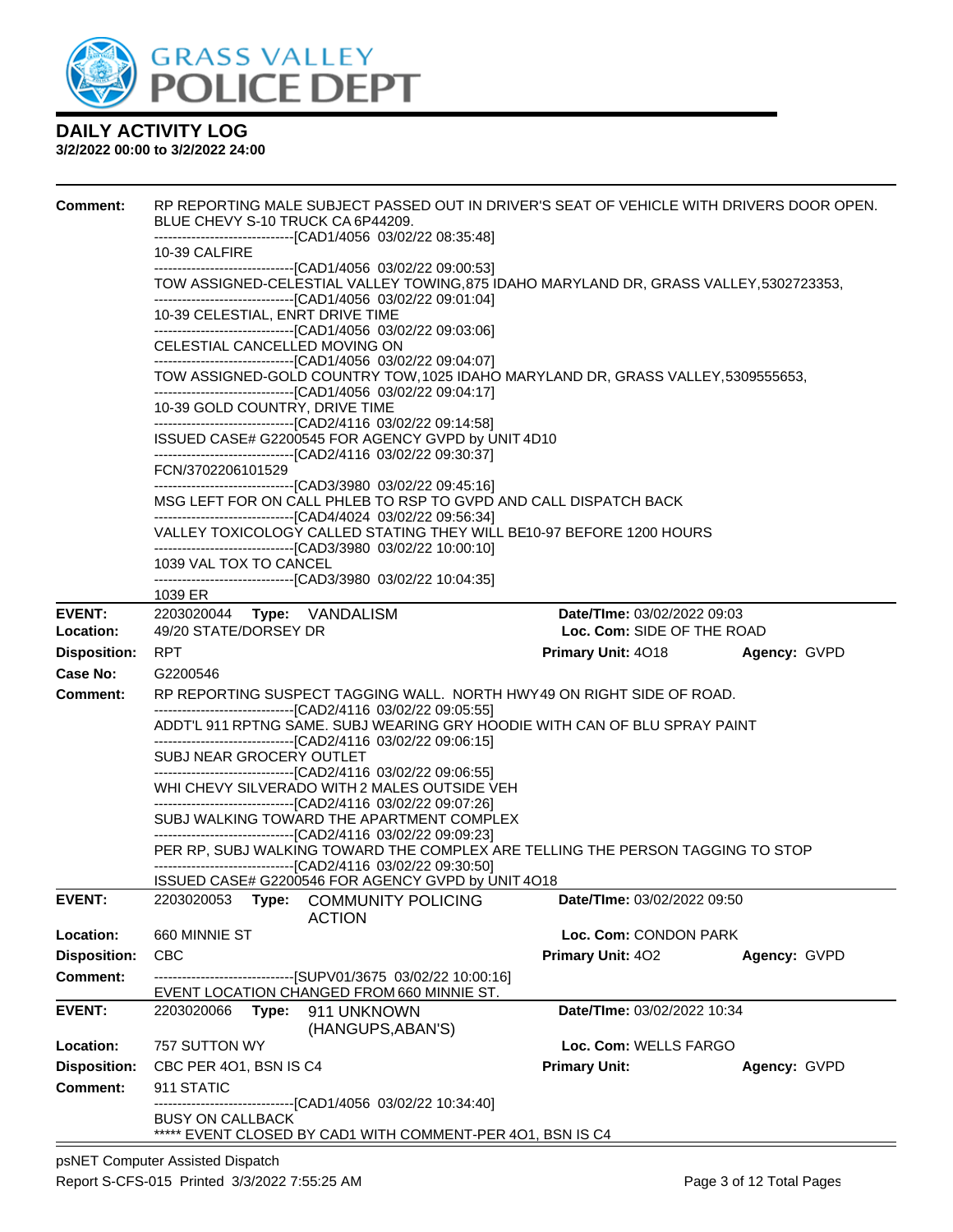

| EVENT:                                 | 2203020069                                                                                                                                                                                  | Type: | <b>COMMUNITY POLICING</b><br><b>ACTION</b>                                                                                                                                                            | Date/TIme: 03/02/2022 10:41        |              |
|----------------------------------------|---------------------------------------------------------------------------------------------------------------------------------------------------------------------------------------------|-------|-------------------------------------------------------------------------------------------------------------------------------------------------------------------------------------------------------|------------------------------------|--------------|
| <b>Disposition:</b><br><b>Comment:</b> | <b>CBC</b>                                                                                                                                                                                  |       |                                                                                                                                                                                                       | <b>Primary Unit: 402</b>           | Agency: GVPD |
| <b>EVENT:</b>                          | 2203020070                                                                                                                                                                                  | Type: | DISTURBANCE (NOISE,<br>MUSIC, VERBAL, BARKI                                                                                                                                                           | Date/TIme: 03/02/2022 10:46        |              |
| Location:                              | 360 SUTTON WY                                                                                                                                                                               |       |                                                                                                                                                                                                       | Loc. Com: LEFT IN THE PARKING LOT  |              |
| <b>Disposition:</b>                    | <b>RPT</b>                                                                                                                                                                                  |       |                                                                                                                                                                                                       | <b>Primary Unit: 401</b>           | Agency: GVPD |
| Case No:                               | G2200547                                                                                                                                                                                    |       |                                                                                                                                                                                                       |                                    |              |
| <b>Comment:</b>                        | <b>REFUSING TO LEAVE</b>                                                                                                                                                                    |       | RP RPT'G THERE IS A MALE IN A GRY SHIRT THREATENING HER GARDENER, NO WEAPONS. NOW HES<br>SU ASSOCIATED W/ WHI TRUCK WA PLATES C17980R<br>-------------------------------[CAD2/4116 03/02/22 11:15:58] |                                    |              |
|                                        |                                                                                                                                                                                             |       | ISSUED CASE# G2200547 FOR AGENCY GVPD by UNIT 4O1                                                                                                                                                     |                                    |              |
| <b>EVENT:</b>                          |                                                                                                                                                                                             |       | 2203020073    Type: 911    UNKNOWN<br>(HANGUPS, ABAN'S)                                                                                                                                               | Date/TIme: 03/02/2022 10:54        |              |
| Location:                              | <b>49 STATE/BETHEL CHURCH WY</b>                                                                                                                                                            |       |                                                                                                                                                                                                       | Loc. Com: SB                       |              |
| <b>Disposition:</b>                    | <b>HBD</b>                                                                                                                                                                                  |       |                                                                                                                                                                                                       | <b>Primary Unit:</b>               | Agency: GVPD |
| <b>Comment:</b>                        | 911 ABANDON                                                                                                                                                                                 |       |                                                                                                                                                                                                       |                                    |              |
|                                        | --------------------------[CAD1/4056 03/02/22 10:55:08]<br>EVENT LOCATION CHANGED FROM LAT:39.21920100 LONG: -121.052352 GRASS VALLEY<br>---------------------[CAD1/4056_03/02/22 10:55:37] |       |                                                                                                                                                                                                       |                                    |              |
|                                        | C4 ON CALLBACK<br>***** EVENT CLOSED BY CAD1                                                                                                                                                |       |                                                                                                                                                                                                       |                                    |              |
| <b>EVENT:</b>                          | Date/TIme: 03/02/2022 11:17<br>2203020080<br>TRAFFIC (DUI, PARKING,<br>Type:<br>SPEED, HAZ                                                                                                  |       |                                                                                                                                                                                                       |                                    |              |
| Location:                              | ALLISON RANCH RD/FREEMAN LN                                                                                                                                                                 |       |                                                                                                                                                                                                       | Loc. Com:                          |              |
| <b>Disposition:</b>                    | CBC VEH MOVING ALONG                                                                                                                                                                        |       |                                                                                                                                                                                                       | Primary Unit: 4018                 | Agency: GVPD |
| <b>Comment:</b>                        |                                                                                                                                                                                             |       | 911 RPT'G GUARDA MONEY XPORT VEH US BLOCKING ROADWAY W/ HAZARDS ON<br>-------------------------------[CAD1/4056 03/02/22 11:30:22]<br>ADD 911 RPT'G SAME, ADV THEY HAVE A TOW ENRT.                   |                                    |              |
| <b>EVENT:</b>                          | 2203020081                                                                                                                                                                                  | Type: | DISTURBANCE (NOISE,<br>MUSIC, VERBAL, BARKI                                                                                                                                                           | Date/TIme: 03/02/2022 11:18        |              |
| Location:                              | 1381 E MAIN ST                                                                                                                                                                              |       |                                                                                                                                                                                                       | Loc. Com: STATION HOUSE LIQUORS    |              |
| <b>Disposition:</b>                    | <b>GOA</b>                                                                                                                                                                                  |       |                                                                                                                                                                                                       | Primary Unit: 401                  | Agency: GVPD |
| <b>Comment:</b>                        | TRANSIENT MOVED ALONG.                                                                                                                                                                      |       | EMPLOYEE REPORTING TRANSIENT SLEEPING IN THEIR DOOR WAY REFUSING TO LEAVE. RP REQUEST                                                                                                                 |                                    |              |
| <b>EVENT:</b>                          | 2203020088                                                                                                                                                                                  | Type: | THEFT (GRAND, PETTY, FROM<br><b>MERCHANT)</b>                                                                                                                                                         | <b>Date/Time: 03/02/2022 11:41</b> |              |
| Location:                              | 151 MILL ST                                                                                                                                                                                 |       |                                                                                                                                                                                                       | Loc. Com: BODY BALANCE ACADEMY     |              |
| <b>Disposition:</b>                    | <b>CNOP</b>                                                                                                                                                                                 |       |                                                                                                                                                                                                       | Primary Unit: 4021                 | Agency: GVPD |
| <b>Comment:</b>                        | RP CALLED BACK STATING 10-22                                                                                                                                                                |       | REQUEST 10-21 CREDIT CARD THEFT.                                                                                                                                                                      |                                    |              |
| <b>EVENT:</b>                          | 2203020091                                                                                                                                                                                  | Type: | 911 UNKNOWN<br>(HANGUPS, ABAN'S)                                                                                                                                                                      | Date/TIme: 03/02/2022 11:49        |              |
| Location:                              |                                                                                                                                                                                             |       | LAT: 39.21936800 LONG: -121.060731                                                                                                                                                                    | Loc. Com:                          |              |
| <b>Disposition:</b>                    | HBD                                                                                                                                                                                         |       |                                                                                                                                                                                                       | <b>Primary Unit:</b>               | Agency: GVPD |
| <b>Comment:</b>                        | 911 ABANDON                                                                                                                                                                                 |       |                                                                                                                                                                                                       |                                    |              |
|                                        | UNABLE TO LEAVE MSG<br>***** EVENT CLOSED BY CAD1                                                                                                                                           |       | ---------------------------[CAD1/4056_03/02/22_11:50:05]                                                                                                                                              |                                    |              |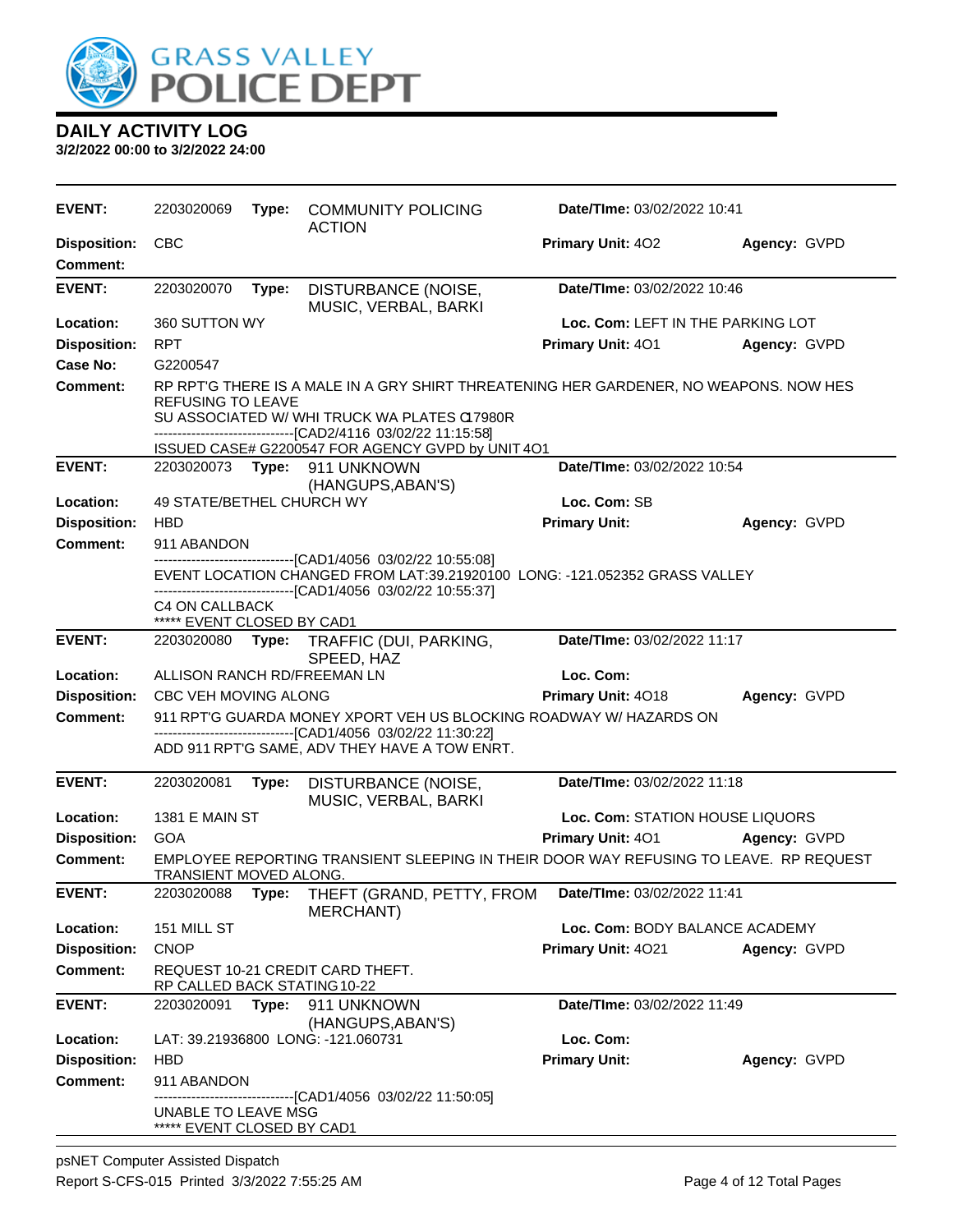

| <b>EVENT:</b>              | 2203020105                                                                                                                                                                                                                                                                                                                                                                                |       | Type: TRAFFIC (DUI, PARKING,<br>SPEED, HAZ                                                                                                                                | Date/TIme: 03/02/2022 12:54                                                                                                                                                                                                                                                                                                                                                                                                                                                                                                               |                                           |  |  |
|----------------------------|-------------------------------------------------------------------------------------------------------------------------------------------------------------------------------------------------------------------------------------------------------------------------------------------------------------------------------------------------------------------------------------------|-------|---------------------------------------------------------------------------------------------------------------------------------------------------------------------------|-------------------------------------------------------------------------------------------------------------------------------------------------------------------------------------------------------------------------------------------------------------------------------------------------------------------------------------------------------------------------------------------------------------------------------------------------------------------------------------------------------------------------------------------|-------------------------------------------|--|--|
| Location:                  | ALLISON RANCH RD/FREEMAN LN                                                                                                                                                                                                                                                                                                                                                               |       |                                                                                                                                                                           | Loc. Com:                                                                                                                                                                                                                                                                                                                                                                                                                                                                                                                                 |                                           |  |  |
| <b>Disposition:</b>        | <b>INF</b>                                                                                                                                                                                                                                                                                                                                                                                |       |                                                                                                                                                                           | <b>Primary Unit:</b>                                                                                                                                                                                                                                                                                                                                                                                                                                                                                                                      | Agency: GVPD                              |  |  |
| <b>Comment:</b>            | ***** EVENT CLOSED BY CAD1                                                                                                                                                                                                                                                                                                                                                                |       |                                                                                                                                                                           | ADD 911 RPTG THE ARMORED VEH ON SIDE OF ROAD, ADV THEY HAVE TOW ENRT                                                                                                                                                                                                                                                                                                                                                                                                                                                                      |                                           |  |  |
| <b>EVENT:</b><br>Location: | 2203020107 Type: FRAUD<br>2054 NEVADA CITY HIGHWAY                                                                                                                                                                                                                                                                                                                                        |       |                                                                                                                                                                           | Date/TIme: 03/02/2022 13:04<br>Loc. Com: SAVE MART                                                                                                                                                                                                                                                                                                                                                                                                                                                                                        |                                           |  |  |
| <b>Disposition:</b>        | <b>RPT</b>                                                                                                                                                                                                                                                                                                                                                                                |       |                                                                                                                                                                           | Primary Unit: 4021                                                                                                                                                                                                                                                                                                                                                                                                                                                                                                                        | Agency: GVPD                              |  |  |
| Case No:                   | G2200548                                                                                                                                                                                                                                                                                                                                                                                  |       |                                                                                                                                                                           |                                                                                                                                                                                                                                                                                                                                                                                                                                                                                                                                           |                                           |  |  |
| <b>Comment:</b>            |                                                                                                                                                                                                                                                                                                                                                                                           |       | ORDER BUT RP DID NOT ALLOW, SUBJ LEFT THE STORE<br>-------------------------------[CAD2/4116 03/02/22 13:18:41]<br>ISSUED CASE# G2200548 FOR AGENCY GVPD by UNIT 4O21     | RP RPTNG MALE PURCHASED MONEY ORDER FRAUDULENTLY, ATTEMPTED TO PURCHASE SECOND MONEY                                                                                                                                                                                                                                                                                                                                                                                                                                                      |                                           |  |  |
| <b>EVENT:</b>              |                                                                                                                                                                                                                                                                                                                                                                                           |       | 2203020109    Type: ALL OTHERS                                                                                                                                            | Date/TIme: 03/02/2022 13:16                                                                                                                                                                                                                                                                                                                                                                                                                                                                                                               |                                           |  |  |
| Location:                  | 556 FREEMAN LN                                                                                                                                                                                                                                                                                                                                                                            |       |                                                                                                                                                                           |                                                                                                                                                                                                                                                                                                                                                                                                                                                                                                                                           | Loc. Com: GRASS VALLEY ANIMAL CONTROL 530 |  |  |
| <b>Disposition:</b>        | ARA                                                                                                                                                                                                                                                                                                                                                                                       |       |                                                                                                                                                                           | 477 4630<br>Primary Unit: 402                                                                                                                                                                                                                                                                                                                                                                                                                                                                                                             | Agency: GVPD                              |  |  |
| Case No:                   | G2200549                                                                                                                                                                                                                                                                                                                                                                                  |       |                                                                                                                                                                           |                                                                                                                                                                                                                                                                                                                                                                                                                                                                                                                                           |                                           |  |  |
| <b>Comment:</b>            | REQ CAGED UNIT                                                                                                                                                                                                                                                                                                                                                                            |       | C4 OW 1 ON FREEMAN IFO LISTED                                                                                                                                             |                                                                                                                                                                                                                                                                                                                                                                                                                                                                                                                                           |                                           |  |  |
|                            |                                                                                                                                                                                                                                                                                                                                                                                           |       | ------------------------------[CAD1/4056_03/02/22 13:17:44]<br>EVENT LOCATION CHANGED FROM ANIMAL SHELTER<br>-------------------------------[CAD1/4056 03/02/22 13:28:13] |                                                                                                                                                                                                                                                                                                                                                                                                                                                                                                                                           |                                           |  |  |
|                            | ISSUED CASE# G2200549 FOR AGENCY GVPD by UNIT 4O2<br>-------------------------------[4O2/MDT 03/02/22 14:15]                                                                                                                                                                                                                                                                              |       |                                                                                                                                                                           |                                                                                                                                                                                                                                                                                                                                                                                                                                                                                                                                           |                                           |  |  |
|                            | 459.5PC AND 602PC.                                                                                                                                                                                                                                                                                                                                                                        |       |                                                                                                                                                                           | CONTACT MADE W FEMALE SUBJECT WHO HAS BEEN REPEATEDLY SHOPLIFTING FROM DOWNTOWN<br>SAFEWAY AND RALEYS. PER EMPLOYEES THE FEMALE STEALS EVERYDAY. TODAY I WAS ADVISED BY<br>RALEYS MANAGEMENT OF THE FEMALE INSIDE THE STORE. THEY ALSO ADVISED THEY SAW HER STEAL<br>SEVERAL GALLONS OF ICE-CREAM AND FLED THE STORE. I RESPONDED AND LOCATED THE FEMALE<br>WALKING AWAY FROM RALEYS. DURING MY CONTACT I LEARNED SHE ALSO SHOPLIFTED FROM SAFEWAY<br>JUST PRIOR TO HEADING TO RALEYS. THE FEMALE WAS SUBSEQUENTLY CITED AND RELEASED FOR |                                           |  |  |
| <b>EVENT:</b>              | 2203020112 Type:                                                                                                                                                                                                                                                                                                                                                                          |       | <b>TRESPASS</b>                                                                                                                                                           | Date/TIme: 03/02/2022 13:25                                                                                                                                                                                                                                                                                                                                                                                                                                                                                                               |                                           |  |  |
| Location:                  | 157 JOERSCHKE DR                                                                                                                                                                                                                                                                                                                                                                          |       |                                                                                                                                                                           | Loc. Com: SMILYS CHECK CASHING                                                                                                                                                                                                                                                                                                                                                                                                                                                                                                            |                                           |  |  |
| <b>Disposition:</b>        | CBC 98T                                                                                                                                                                                                                                                                                                                                                                                   |       |                                                                                                                                                                           | Primary Unit: 4K6                                                                                                                                                                                                                                                                                                                                                                                                                                                                                                                         | Agency: GVPD                              |  |  |
| Comment:                   | EMPLOYEE RPTG SUBJ REFUSING TO LEAVE FROM THE REAR OF THE BUILDING, RP STATING THE OWNER<br>OF THE BUILDING DID GIVE HIM PERMISSION BUT RP STILL WANTS HIM REMOVED. SUBJ HAS BEEN THERE<br>APPROX A WEEK AND HAS A GENERATOR SET UP<br>-------------------------------[4K6/MDT 03/02/22 13:50]<br>CTC MADE W/ BUILDING OWNER @ SMOKE SHOP WHO ADV THAT HE HAS ASKED THE SUBJ TO LEAVE AND |       |                                                                                                                                                                           |                                                                                                                                                                                                                                                                                                                                                                                                                                                                                                                                           |                                           |  |  |
|                            |                                                                                                                                                                                                                                                                                                                                                                                           |       | BELIEVES THAT SUBJ IS IN THE PROCESS OF DOING SO.                                                                                                                         |                                                                                                                                                                                                                                                                                                                                                                                                                                                                                                                                           |                                           |  |  |
|                            |                                                                                                                                                                                                                                                                                                                                                                                           |       |                                                                                                                                                                           | CTC MADE W/SUBJ WHO ADIVSED THAT HE IS CLEANING UP HIS CAMP AND WILL BE GONE TODAY.                                                                                                                                                                                                                                                                                                                                                                                                                                                       |                                           |  |  |
|                            | 10-39 RP.                                                                                                                                                                                                                                                                                                                                                                                 |       |                                                                                                                                                                           |                                                                                                                                                                                                                                                                                                                                                                                                                                                                                                                                           |                                           |  |  |
|                            | 10-98T                                                                                                                                                                                                                                                                                                                                                                                    |       |                                                                                                                                                                           |                                                                                                                                                                                                                                                                                                                                                                                                                                                                                                                                           |                                           |  |  |
| <b>EVENT:</b><br>Location: | 2203020113<br>460 BRUNSWICK RD                                                                                                                                                                                                                                                                                                                                                            | Type: | <b>TRAFFIC ACCIDENT</b>                                                                                                                                                   | <b>Date/TIme: 03/02/2022 13:29</b><br>Loc. Com: BANK OF THE WEST 530-477-6777                                                                                                                                                                                                                                                                                                                                                                                                                                                             |                                           |  |  |
| <b>Disposition:</b>        | <b>RPT</b>                                                                                                                                                                                                                                                                                                                                                                                |       |                                                                                                                                                                           | Primary Unit: 401                                                                                                                                                                                                                                                                                                                                                                                                                                                                                                                         | Agency: GVPD                              |  |  |
| Case No:                   | G2200550                                                                                                                                                                                                                                                                                                                                                                                  |       |                                                                                                                                                                           |                                                                                                                                                                                                                                                                                                                                                                                                                                                                                                                                           |                                           |  |  |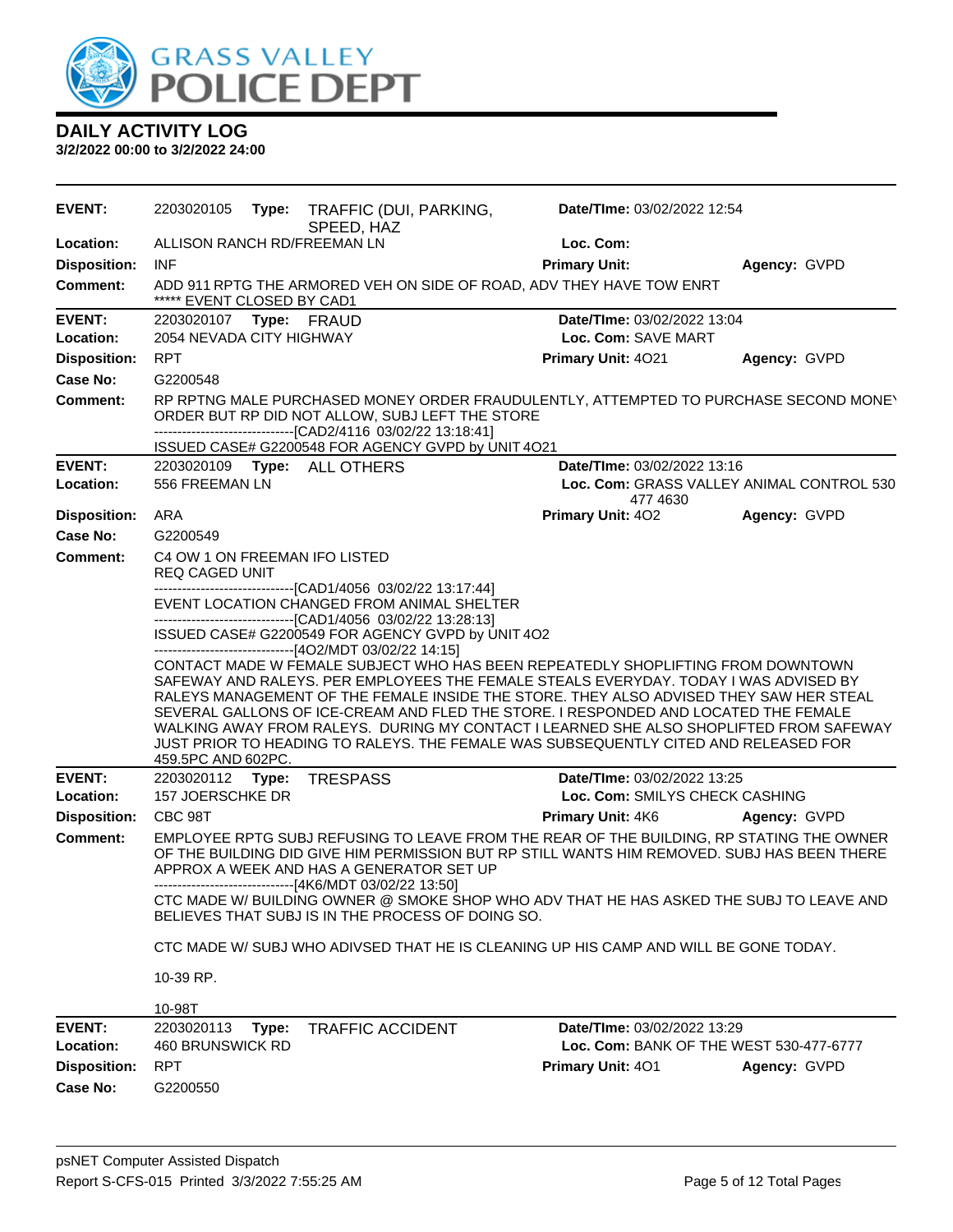

| Comment:            | 1182 IN THE P LOT, THE OTHER PARTY IS89 AND UNABLE TO PROVIDE ANY INFO TO THE RP AND RP REQG<br>ASSISTANCE. BLK NISS ALTIMA LP7MOP229 VS GRN/BLU FORD RANGER LP 5C81923<br>-------------------------------[CAD1/4056 03/02/22 13:39:33] |                                                                                                                                                         |                                    |                                          |  |
|---------------------|-----------------------------------------------------------------------------------------------------------------------------------------------------------------------------------------------------------------------------------------|---------------------------------------------------------------------------------------------------------------------------------------------------------|------------------------------------|------------------------------------------|--|
|                     |                                                                                                                                                                                                                                         | ISSUED CASE# G2200550 FOR AGENCY GVPD by UNIT 4O1                                                                                                       |                                    |                                          |  |
| <b>EVENT:</b>       | 2203020114 Type: VEHICLE STOP                                                                                                                                                                                                           |                                                                                                                                                         | Date/TIme: 03/02/2022 13:31        |                                          |  |
| Location:           | 1857 EA MAIN ST                                                                                                                                                                                                                         |                                                                                                                                                         | Loc. Com: BURGER KING 530 272 6226 |                                          |  |
| <b>Disposition:</b> | <b>RPT CITED</b>                                                                                                                                                                                                                        |                                                                                                                                                         | <b>Primary Unit: 4D10</b>          | Agency: GVPD                             |  |
| Case No:            | G2200551                                                                                                                                                                                                                                |                                                                                                                                                         |                                    |                                          |  |
| <b>Comment:</b>     | License: 4VAJ910 State: CA                                                                                                                                                                                                              |                                                                                                                                                         |                                    |                                          |  |
|                     |                                                                                                                                                                                                                                         | -------------------------------[CAD1/4056_03/02/22 13:32:06]<br>EVENT LOCATION CHANGED FROM BURGER KING                                                 |                                    |                                          |  |
|                     |                                                                                                                                                                                                                                         | -------------------------------[CAD1/4056 03/02/22 13:48:54]<br>ISSUED CASE# G2200551 FOR AGENCY GVPD by UNIT 4D10                                      |                                    |                                          |  |
| <b>EVENT:</b>       |                                                                                                                                                                                                                                         |                                                                                                                                                         | Date/TIme: 03/02/2022 13:36        |                                          |  |
| <b>Disposition:</b> | <b>CBC</b>                                                                                                                                                                                                                              |                                                                                                                                                         | Primary Unit: 403                  | Agency: GVPD                             |  |
| <b>Comment:</b>     |                                                                                                                                                                                                                                         |                                                                                                                                                         |                                    |                                          |  |
| <b>EVENT:</b>       | 2203020121                                                                                                                                                                                                                              | Type: ANIMALS (ABUSE, LOOSE,<br>FOUND, INJURED)                                                                                                         | Date/TIme: 03/02/2022 13:51        |                                          |  |
| Location:           | 107 CYPRESS HILL DR                                                                                                                                                                                                                     |                                                                                                                                                         | Loc. Com:                          |                                          |  |
| <b>Disposition:</b> | CBC NO CONSISTANT BARKING HEARD                                                                                                                                                                                                         |                                                                                                                                                         | <b>Primary Unit: 4Z32</b>          | Agency: GVPD                             |  |
| <b>Comment:</b>     |                                                                                                                                                                                                                                         | -------------------------------[CAD1/4056 03/02/22 13:52:10]                                                                                            |                                    |                                          |  |
|                     |                                                                                                                                                                                                                                         | EVENT LOCATION CHANGED FROM 107 CYPRESS HILL                                                                                                            |                                    |                                          |  |
| <b>EVENT:</b>       | Date/TIme: 03/02/2022 13:55<br>2203020123 Type: TRAFFIC ACCIDENT                                                                                                                                                                        |                                                                                                                                                         |                                    |                                          |  |
| Location:           | 302 W MAIN ST                                                                                                                                                                                                                           |                                                                                                                                                         | Loc. Com: TOFANELLI'S RESTAURANT   |                                          |  |
| <b>Disposition:</b> | <b>RPT</b>                                                                                                                                                                                                                              |                                                                                                                                                         | <b>Primary Unit: 4021</b>          | Agency: GVPD                             |  |
| Case No:            | G2200552                                                                                                                                                                                                                                |                                                                                                                                                         |                                    |                                          |  |
| <b>Comment:</b>     | 8C80660                                                                                                                                                                                                                                 | RP REQ 10-21 TO REPORT 20002 THAT OCC'D APROX 45 MINS AGO, POSS WITNESS PROVIDED SUS LP<br>-------------------------------[CAD1/4056 03/02/22 14:00:18] |                                    |                                          |  |
|                     |                                                                                                                                                                                                                                         | ISSUED CASE# G2200552 FOR AGENCY GVPD by UNIT 4O21                                                                                                      |                                    |                                          |  |
| <b>EVENT:</b>       |                                                                                                                                                                                                                                         |                                                                                                                                                         | Date/TIme: 03/02/2022 14:34        |                                          |  |
| Location:           | 350 PLEASANT ST # 22                                                                                                                                                                                                                    |                                                                                                                                                         | Loc. Com:                          |                                          |  |
| <b>Disposition:</b> | <b>CBC</b>                                                                                                                                                                                                                              |                                                                                                                                                         | <b>Primary Unit: 4021</b>          | Agency: GVPD                             |  |
| <b>Comment:</b>     |                                                                                                                                                                                                                                         | RP REQ 10-21 REG HER CHILD BEING BULLIED, REF CASE# G2200531                                                                                            |                                    |                                          |  |
| <b>EVENT:</b>       | 2203020128<br>Type:                                                                                                                                                                                                                     | 911 UNKNOWN<br>(HANGUPS, ABAN'S)                                                                                                                        | Date/TIme: 03/02/2022 14:36        |                                          |  |
| Location:           | 2468 RIDGE RD                                                                                                                                                                                                                           |                                                                                                                                                         | Loc. Com:                          |                                          |  |
| <b>Disposition:</b> | HBD                                                                                                                                                                                                                                     |                                                                                                                                                         | <b>Primary Unit:</b>               | Agency: GVPD                             |  |
| Comment:            | ***** EVENT CLOSED BY CAD1                                                                                                                                                                                                              | 911 ACCIDENTAL, PHONE MALFUNCTION, CODE 4                                                                                                               |                                    |                                          |  |
| <b>EVENT:</b>       | 2203020138 Type: ALL OTHERS                                                                                                                                                                                                             |                                                                                                                                                         | Date/TIme: 03/02/2022 15:04        |                                          |  |
| Location:           | 712 S AUBURN ST                                                                                                                                                                                                                         |                                                                                                                                                         | Loc. Com: TEN MINUTE OIL & LUBE    |                                          |  |
| <b>Disposition:</b> | CBC                                                                                                                                                                                                                                     |                                                                                                                                                         | <b>Primary Unit: 4Z32</b>          | Agency: GVPD                             |  |
| Comment:            |                                                                                                                                                                                                                                         | ----------------------------------[CAD1/4056 03/02/22 15:04:07]                                                                                         |                                    |                                          |  |
|                     |                                                                                                                                                                                                                                         | EVENT LOCATION CHANGED FROM 712 S AUBURN                                                                                                                |                                    |                                          |  |
|                     | EVENT CALL TYPE CHANGED FROM ANI                                                                                                                                                                                                        | --------------------------------[CAD1/4056 03/02/22 15:16:03]                                                                                           |                                    |                                          |  |
| <b>EVENT:</b>       | 2203020140 Type: ALL OTHERS                                                                                                                                                                                                             |                                                                                                                                                         | Date/TIme: 03/02/2022 15:13        |                                          |  |
| Location:           | 129 S AUBURN ST                                                                                                                                                                                                                         |                                                                                                                                                         |                                    | Loc. Com: GRASS VALLEY POLICE DEPARTMENT |  |
| <b>Disposition:</b> | <b>CBC</b>                                                                                                                                                                                                                              |                                                                                                                                                         | Primary Unit: 4S5                  | Agency: GVPD                             |  |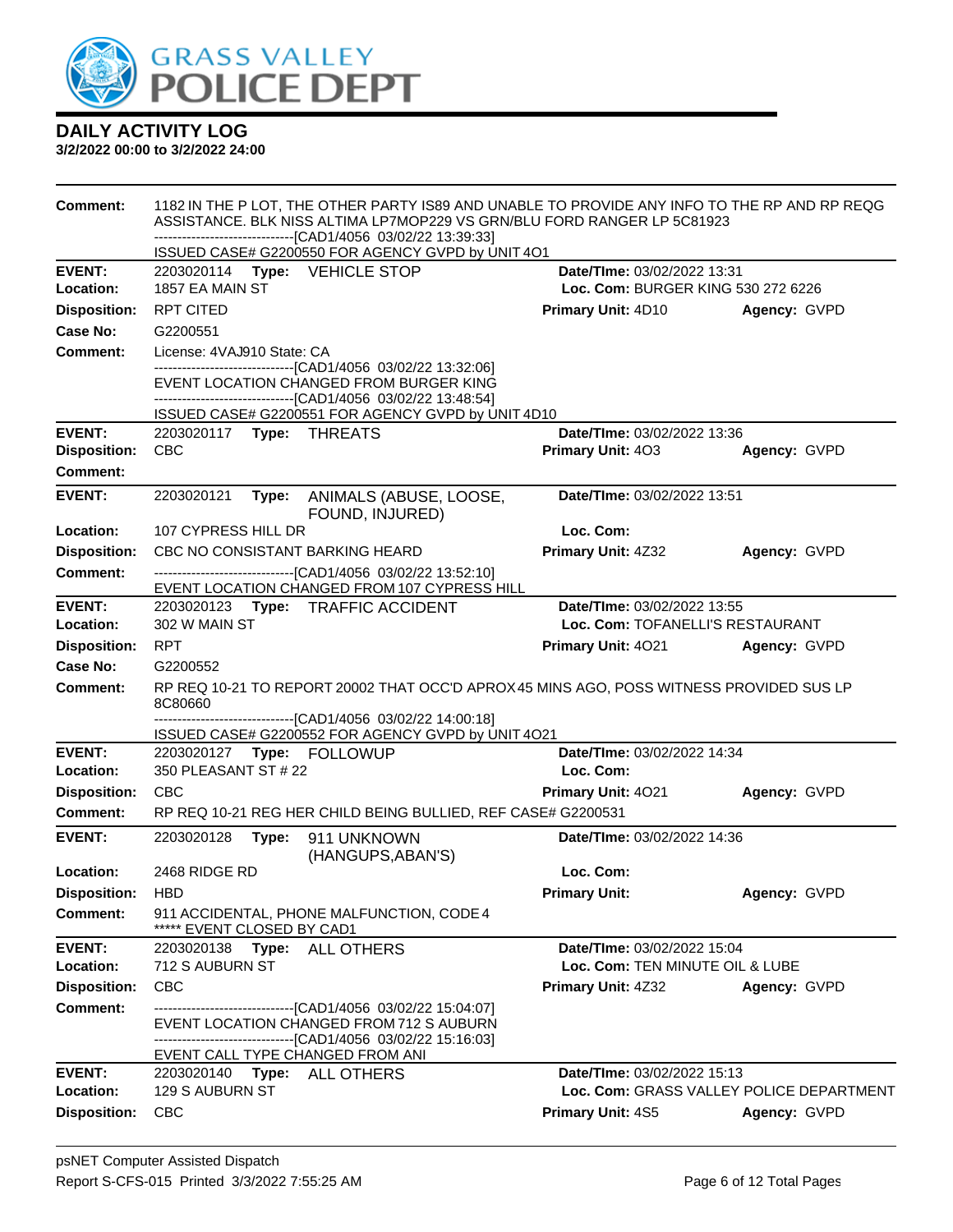

**3/2/2022 00:00 to 3/2/2022 24:00**

| <b>Comment:</b>     | OW 1                       |       |                                                                                                                                                                                        |                              |                                          |
|---------------------|----------------------------|-------|----------------------------------------------------------------------------------------------------------------------------------------------------------------------------------------|------------------------------|------------------------------------------|
|                     |                            |       | -----------------[CAD1/4056_03/02/22 15:13:19]<br>EVENT LOCATION CHANGED FROM GVPD                                                                                                     |                              |                                          |
| <b>EVENT:</b>       |                            |       | 2203020141 Type: 911 UNKNOWN<br>(HANGUPS, ABAN'S)                                                                                                                                      | Date/TIme: 03/02/2022 15:21  |                                          |
| Location:           | 523 MILL ST                |       |                                                                                                                                                                                        | Loc. Com:                    |                                          |
| <b>Disposition:</b> | INF PER 4018               |       |                                                                                                                                                                                        | <b>Primary Unit:</b>         | Agency: GVPD                             |
| <b>Comment:</b>     | 911 ABANDON                |       |                                                                                                                                                                                        |                              |                                          |
|                     |                            |       | ----------------[CAD2/4116_03/02/22 15:22:46]<br>ON CALL BACK, NEG ANSWER, LEFT VM<br>***** EVENT CLOSED BY CAD1 WITH COMMENT-PER 4018                                                 |                              |                                          |
| <b>EVENT:</b>       |                            |       | 2203020143    Type: 911    UNKNOWN<br>(HANGUPS, ABAN'S)                                                                                                                                | Date/TIme: 03/02/2022 15:24  |                                          |
| Location:           |                            |       | 10837 ROUGH & READY HIGHWAY                                                                                                                                                            | Loc. Com: LYMAN GILMORE      |                                          |
| <b>Disposition:</b> | HBD 4O2 CTCD STAFF, C4     |       |                                                                                                                                                                                        | <b>Primary Unit:</b>         | Agency: GVPD                             |
| <b>Comment:</b>     | 911 ABANDON                |       |                                                                                                                                                                                        |                              |                                          |
|                     | ON CALL BACK, NEG ANSWER   |       | -------------------------------[CAD2/4116 03/02/22 15:26:41]<br>-------------------------------[CAD1/4056 03/02/22 15:28:02]                                                           |                              |                                          |
|                     | 4O3 ADV                    |       |                                                                                                                                                                                        |                              |                                          |
| <b>EVENT:</b>       |                            |       | ***** EVENT CLOSED BY CAD1 WITH COMMENT-402 CTCD STAFF, C4<br>2203020144 Type: COMMUNITY POLICING                                                                                      | Date/TIme: 03/02/2022 15:26  |                                          |
|                     |                            |       | <b>ACTION</b>                                                                                                                                                                          |                              |                                          |
| Location:           | 660 MINNIE ST              |       |                                                                                                                                                                                        | Loc. Com: CONDON PARK        |                                          |
| <b>Disposition:</b> | <b>CBC</b>                 |       |                                                                                                                                                                                        | Primary Unit: 402            | Agency: GVPD                             |
| <b>Comment:</b>     |                            |       | -------------------------------[CAD1/4056_03/02/22_15:26:15]<br>EVENT LOCATION CHANGED FROM 660 MINNIE ST.                                                                             |                              |                                          |
| <b>EVENT:</b>       | 2203020151                 | Type: | DISTURBANCE (NOISE,<br>MUSIC, VERBAL, BARKI                                                                                                                                            | Date/TIme: 03/02/2022 15:59  |                                          |
| Location:           | 132 HUGHES RD              |       |                                                                                                                                                                                        | Loc. Com: YOUR PETS GROOMING |                                          |
| <b>Disposition:</b> | <b>CBC</b>                 |       |                                                                                                                                                                                        | Primary Unit: 401            | Agency: GVPD                             |
| <b>Comment:</b>     | LOCKED, NEG WEAPONS SEEN.  |       | 911 RPTG CUSTOMER IS UPSET ABOUT A GROOMING JOB THAT WAS DONE YESTERDAY, SUSPECT NOT<br>SATISFIED WITH HER DOGS EYEBROWS. SUSPECT CURRENTLY OUTSIDE YELLING AND RP HAS HER DOORS       |                              |                                          |
|                     |                            |       | -------------------------------[CAD3/3980_03/02/22 16:01:06]<br>SU ASSOCIATED W WHI TOYT HIGHLANDER                                                                                    |                              |                                          |
| <b>EVENT:</b>       |                            |       | 2203020155 Type: CITIZEN ASSIST (CIVIL<br>STANDBY'S, LOCKOUT                                                                                                                           | Date/TIme: 03/02/2022 16:04  |                                          |
| Location:           | 1262 SUTTON WY             |       |                                                                                                                                                                                        |                              | Loc. Com: HOSPITALITY HOUSE 530 271 7144 |
| <b>Disposition:</b> | <b>CBC</b>                 |       |                                                                                                                                                                                        | Primary Unit: 4018           | Agency: GVPD                             |
| <b>Comment:</b>     | <b>CLEARANCE FOR 1</b>     |       |                                                                                                                                                                                        |                              |                                          |
|                     | ADD CLEARANCE FOR ANOTHER  |       | ------[CAD3/3980 03/02/22 16:50:27]                                                                                                                                                    |                              |                                          |
| <b>EVENT:</b>       | 2203020156                 | Type: | <b>RESTRAINING ORDERS (TRO,</b><br>OAH, CUSTODY, C                                                                                                                                     | Date/TIme: 03/02/2022 16:04  |                                          |
| Location:           | 261 HUGHES RD              |       |                                                                                                                                                                                        | Loc. Com:                    |                                          |
| <b>Disposition:</b> | CBC NEG CRIME AT THIS TIME |       |                                                                                                                                                                                        | Primary Unit: 4018           | Agency: GVPD                             |
| <b>Comment:</b>     | NOT SUPPOSED TO BE THERE   |       | RP RPTNG HIS EX DROVE UP TO RPS HOUSE AND LEFT HER VEH PARKED IN RPS DRIVEWAY, EX IS NOT<br>CURRENTLY THERE, LEFT APROX 35 MINS AGO. RP STATES THEY HAVE RESTRAINING ORDERS AND SHE IS |                              |                                          |
| <b>EVENT:</b>       | 2203020158 Type:           |       | <b>COMMUNITY POLICING</b><br><b>ACTION</b>                                                                                                                                             | Date/TIme: 03/02/2022 16:09  |                                          |
| Location:           | 105 NEAL ST                |       |                                                                                                                                                                                        | Loc. Com: SAFEWAY            |                                          |

psNET Computer Assisted Dispatch Report S-CFS-015 Printed 3/3/2022 7:55:25 AM Page 7 of 12 Total Pages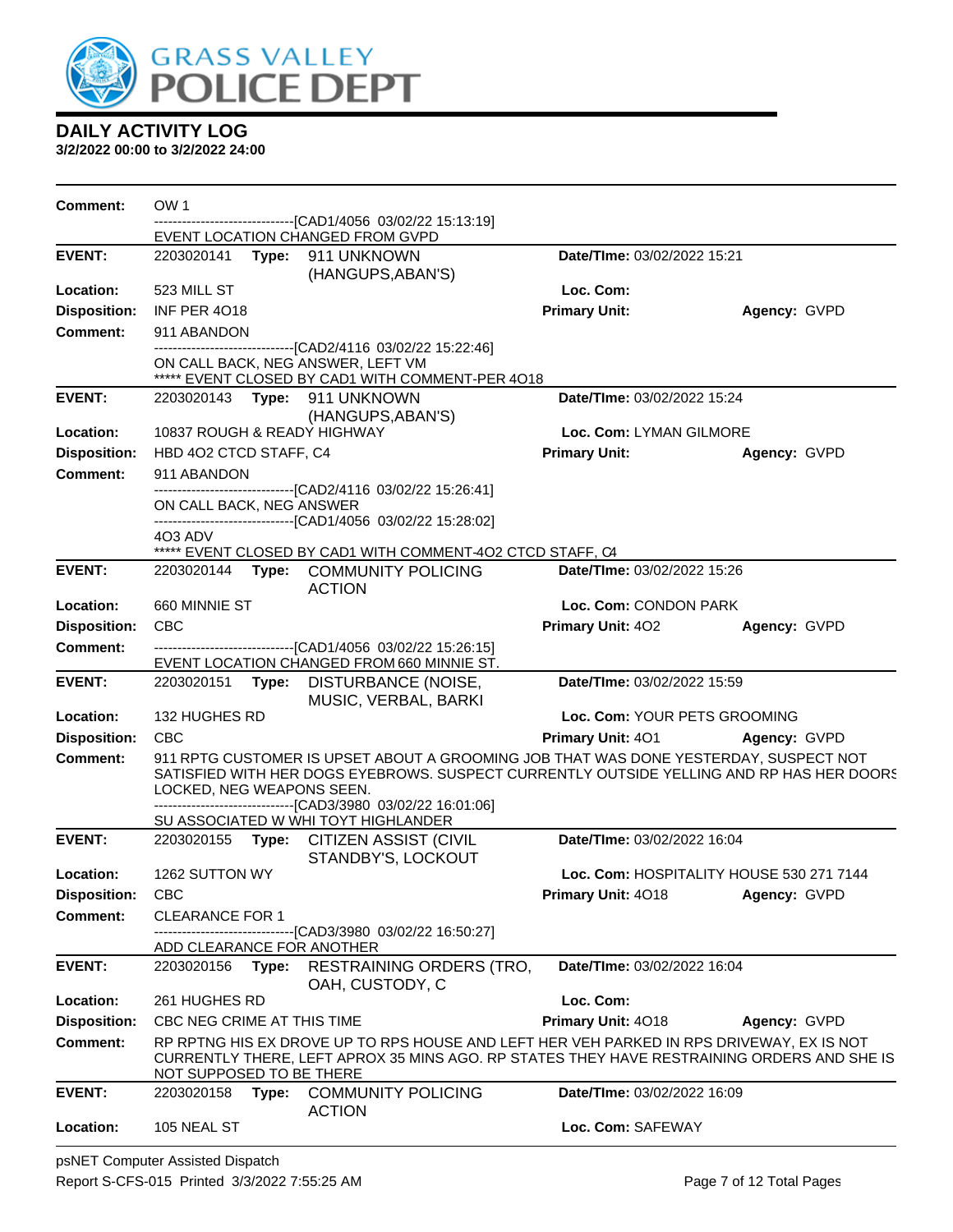

| <b>Disposition:</b> | <b>CBC</b>                                                                                                                                                               | <b>Primary Unit: 402</b>         | Agency: GVPD                                |  |  |
|---------------------|--------------------------------------------------------------------------------------------------------------------------------------------------------------------------|----------------------------------|---------------------------------------------|--|--|
| <b>Comment:</b>     | <b>BEHIND SAFEWAY</b>                                                                                                                                                    |                                  |                                             |  |  |
|                     | ---------------------------------[4O2/MDT 03/02/22 16:10]<br>OUT WITH SEVERAL JUVENILES BEHIND SAFEWAY.<br>--------------------------------[CAD1/4056 03/02/22 16:13:04] |                                  |                                             |  |  |
|                     | EVENT LOCATION CHANGED FROM 105 NEAL ST                                                                                                                                  |                                  |                                             |  |  |
| <b>EVENT:</b>       | 2203020162 Type: TRAFFIC (DUI, PARKING,<br>SPEED, HAZ                                                                                                                    | Date/TIme: 03/02/2022 16:12      |                                             |  |  |
| Location:           | 49 RAMP STATE/WE EMPIRE ST                                                                                                                                               |                                  | Loc. Com: SB, JUST BEFORE 20, FAR LEFT LANE |  |  |
| <b>Disposition:</b> | <b>HBD</b>                                                                                                                                                               | <b>Primary Unit:</b>             | Agency: GVPD                                |  |  |
| <b>Comment:</b>     | 911 RPTNG OBJECT IN THE ROADWAY, XFR TO CHP. RP STATES LARGE RED CUSHION<br>--------------------------------[CAD1/4056 03/02/22 16:15:13]                                |                                  |                                             |  |  |
|                     | EVENT LOCATION CHANGED FROM 49/20 STATE/BRUNSWICK RD GV<br>-------------------------------[CAD1/4056 03/02/22 16:15:25]                                                  |                                  |                                             |  |  |
|                     | <b>VOICED</b>                                                                                                                                                            |                                  |                                             |  |  |
|                     | -------------------------------[CAD2/4116 03/02/22 16:20:04]<br>ADDITIONAL CALLER RPTNG SAME<br>***** EVENT CLOSED BY CAD1                                               |                                  |                                             |  |  |
| <b>EVENT:</b>       | 2203020164 Type: FOLLOWUP                                                                                                                                                | Date/TIme: 03/02/2022 16:18      |                                             |  |  |
| Location:           | 125 E MAIN ST                                                                                                                                                            | Loc. Com: GRASS VALLEY CITY HALL |                                             |  |  |
| <b>Disposition:</b> | <b>RPT</b>                                                                                                                                                               | Primary Unit: 402 Agency: GVPD   |                                             |  |  |
| Case No:            | G2200553                                                                                                                                                                 |                                  |                                             |  |  |
| Comment:            | <b>CITY HALL</b><br>------------------------------[CAD1/4056 03/02/22 16:20:17]                                                                                          |                                  |                                             |  |  |
|                     | EVENT LOCATION CHANGED FROM 125 E MAIN ST.<br>--------------------------------[CAD3/3980 03/02/22 16:20:47]                                                              |                                  |                                             |  |  |
|                     | TOW ASSIGNED-ADVANCED TOWING, 319 RAILROAD AVE, GRASS VALLEY, 5304775400,                                                                                                |                                  |                                             |  |  |
|                     | ---------------------------------[CAD3/3980 03/02/22 16:20:57]<br>ADVANCED TOWING ENRT                                                                                   |                                  |                                             |  |  |
|                     | --------------------------------[CAD1/4056 03/02/22 16:22:18]<br>ISSUED CASE# G2200553 FOR AGENCY GVPD by UNIT 4O2                                                       |                                  |                                             |  |  |
|                     | --------------------------------[CAD1/4056 03/02/22 17:16:21]<br>FCN/3702206103895                                                                                       |                                  |                                             |  |  |
| <b>EVENT:</b>       |                                                                                                                                                                          | Date/TIme: 03/02/2022 16:28      |                                             |  |  |
| Location:           | <b>HUGHES RD/LIDSTER AV</b>                                                                                                                                              | Loc. Com:                        |                                             |  |  |
| <b>Disposition:</b> | AST                                                                                                                                                                      | <b>Primary Unit: 401</b>         | Agency: GVPD                                |  |  |
| <b>Comment:</b>     | OW OTHER HALF                                                                                                                                                            |                                  |                                             |  |  |
|                     | -------------------------------[CAD1/4056 03/02/22 16:28:22]<br>EVENT LOCATION CHANGED FROM HUGHES/LIDSTER                                                               |                                  |                                             |  |  |
| <b>EVENT:</b>       | Type: ALARMS (SILENT, AUDIBLE,<br>2203020171                                                                                                                             | Date/TIme: 03/02/2022 16:31      |                                             |  |  |
| Location:           | <b>COMMERCIAL, RES</b><br>129 SO AUBURN ST                                                                                                                               |                                  | Loc. Com: GRASS VALLEY POLICE DEPARTMENT    |  |  |
| <b>Disposition:</b> | HBD CLEAR BY 4S4/ TESTING C4                                                                                                                                             | <b>Primary Unit:</b>             | Agency: GVPD                                |  |  |
| <b>Comment:</b>     | OP# 170, AUDIBLE, PANIC CITY HALL RESP PENDING                                                                                                                           |                                  |                                             |  |  |
|                     | ------------------------[CAD3/3980_03/02/22 16:32:02]<br>4S4 TESTING *************<br>EVENT CLOSED BY CAD3 WITH COMMENT-CLEAR BY 4S4/ TESTING C4                         |                                  |                                             |  |  |
| <b>EVENT:</b>       | <b>FOLLOWUP</b><br>2203020172<br>Type:                                                                                                                                   | Date/TIme: 03/02/2022 16:33      |                                             |  |  |
| Location:           | 412 LINDEN AV                                                                                                                                                            | Loc. Com:                        |                                             |  |  |
| <b>Disposition:</b> | CBC                                                                                                                                                                      | Primary Unit: 4021               | Agency: GVPD                                |  |  |
| <b>Comment:</b>     | RP REQ 10-21 REG RELEASE 5150 HOLD                                                                                                                                       |                                  |                                             |  |  |
| <b>EVENT:</b>       | 2203020180<br>Type:<br><b>CITIZEN ASSIST (CIVIL</b><br>STANDBY'S, LOCKOUT                                                                                                | Date/TIme: 03/02/2022 16:53      |                                             |  |  |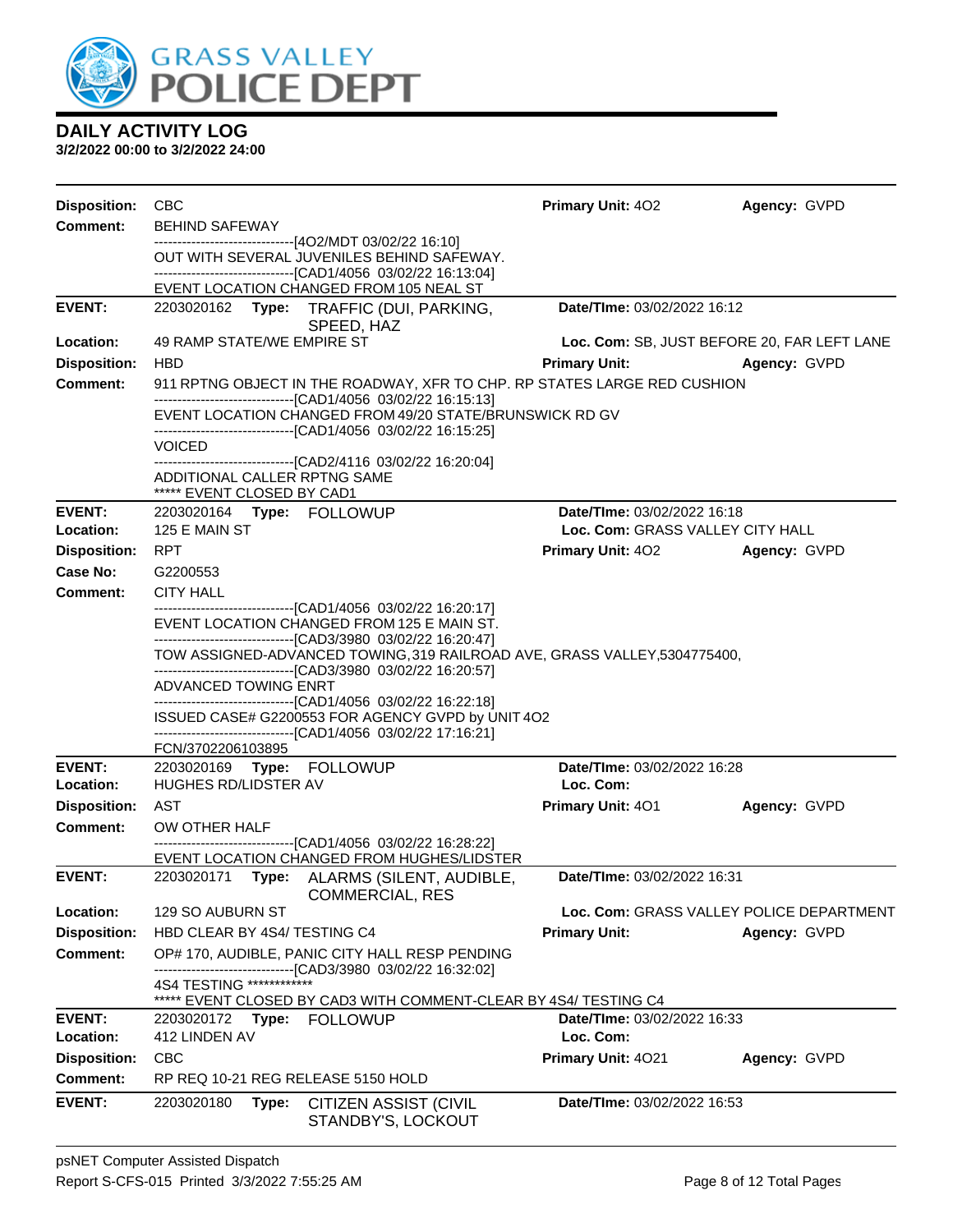

| Location:                  | 129 S AUBURN ST                                                                                                                                                      | Loc. Com: GRASS VALLEY POLICE DEPARTMENT                               |                     |
|----------------------------|----------------------------------------------------------------------------------------------------------------------------------------------------------------------|------------------------------------------------------------------------|---------------------|
| <b>Disposition:</b>        | <b>CBC</b>                                                                                                                                                           | <b>Primary Unit: 4S4</b>                                               | Agency: GVPD        |
| <b>Comment:</b>            | --------------------------------[CAD3/3980 03/02/22 16:54:23]<br>EVENT LOCATION CHANGED FROM GVPD                                                                    |                                                                        |                     |
| <b>EVENT:</b>              | (COUNTY/MUNICIPAL)                                                                                                                                                   | Date/TIme: 03/02/2022 16:54                                            |                     |
| Location:                  | RIDGE RD/HUGHES RD                                                                                                                                                   | Loc. Com: NEAR LOWER SLATE CREEK                                       |                     |
| <b>Disposition:</b>        | CBC SUBJ HAS PERMISSION TO BE THERE                                                                                                                                  | Primary Unit: 4018                                                     | Agency: GVPD        |
| <b>Comment:</b>            | RP RPTNG LG BLU BUS CAMPING NEAR THE NEW DEVELOPMENT, RP REQ THEY BE MOVED ALONG                                                                                     |                                                                        |                     |
| <b>EVENT:</b><br>Location: | Type: WELFARE CHECK<br>2203020182<br><b>1355 E MAIN ST</b>                                                                                                           | Date/TIme: 03/02/2022 16:56<br>Loc. Com: ACF ARCH'S AUTOMOTIVE SERVICE |                     |
| <b>Disposition:</b>        | CBC C4 AND RESTING 98T                                                                                                                                               | <b>Primary Unit: 4K6</b>                                               | Agency: GVPD        |
| <b>Comment:</b>            | RP RPTG MALE LAYING IN THE BUSHES ACF HIS BUSINESS/ NEG DESC REQG CHECK                                                                                              |                                                                        |                     |
| <b>EVENT:</b>              | 2203020184<br>DISTURBANCE (NOISE,<br>Type:<br>MUSIC, VERBAL, BARKI                                                                                                   | Date/TIme: 03/02/2022 16:59                                            |                     |
| Location:                  | 368 SUTTON WY #1                                                                                                                                                     | Loc. Com:                                                              |                     |
| <b>Disposition:</b>        | <b>CBC</b>                                                                                                                                                           | <b>Primary Unit: 401</b>                                               | Agency: GVPD        |
| <b>Comment:</b>            | 911 RP REQ LE AND MEDICAL, SON HAVING MELTDOWN AFTER HAVING MEDICAL ISSUES                                                                                           |                                                                        |                     |
|                            | -------------------------[CAD2/4116 03/02/22 16:59:57]<br>RPS ADULT SON BEING VIOLENT AND HAVING A MH BREAKDOWN                                                      |                                                                        |                     |
|                            | -------------------------------[CAD3/3980_03/02/22_17:00:56]                                                                                                         |                                                                        |                     |
|                            | 1039 CALFIRE STAGE FOR MEDICAL CHECK<br>-------------------------------[CAD3/3980_03/02/22_17:03:40]                                                                 |                                                                        |                     |
|                            | 1039 MED TO HEAD IN                                                                                                                                                  |                                                                        |                     |
| <b>EVENT:</b>              | 2203020186 Type: RESTRAINING ORDERS (TRO,<br>OAH, CUSTODY, C                                                                                                         | Date/TIme: 03/02/2022 17:04                                            |                     |
| Location:                  | 261 HUGHES RD                                                                                                                                                        | Loc. Com:                                                              |                     |
| <b>Disposition:</b>        | <b>GOA</b>                                                                                                                                                           | Primary Unit: 4018                                                     | Agency: GVPD        |
| <b>Comment:</b>            | 911 PROTECTED PARTY IS IN HIS DRIVE WAY IN A WHI HONDA ACCORD7HCM554.<br>-------------------------------[CAD3/3980 03/02/22 17:05:11]                                |                                                                        |                     |
|                            | UNK WEAPONS/ RP ADVISED TO SEPERATE                                                                                                                                  |                                                                        |                     |
| <b>EVENT:</b>              | 2203020189 Type: SUSPICIOUS CIRCUMSTANCE<br>(VEHICLE, PERSON                                                                                                         | Date/TIme: 03/02/2022 17:27                                            |                     |
| Location:                  | 933 ALLISON RANCH RD                                                                                                                                                 | Loc. Com: NORTHSTAR MINING MUSEUM                                      |                     |
| <b>Disposition:</b>        | UNF BYSTANDERS STATING EVERYTHING C4                                                                                                                                 | Primary Unit: 4K6                                                      | <b>Agency: GVPD</b> |
| <b>Comment:</b>            | 911 FEMALE STATED SHE HAD "A HOSTAGE SITUATION THERE" AND WOULD PROVIDE ADDITIONAL INFO,<br><b>DISCONNECTED</b>                                                      |                                                                        |                     |
|                            | ---------------------[CAD2/4116 03/02/22 17:30:02]<br>EVENT LOCATION CHANGED FROM 10791 EA EMPIRE ST<br>-------------------------------[CAD2/4116 03/02/22 17:30:32] |                                                                        |                     |
|                            | ON CALL BACK, NEG ANSWER, LEFT VM<br>-------------------------------[CAD3/3980 03/02/22 17:31:40]                                                                    |                                                                        |                     |
|                            | <b>NEG ANSWER ON CB</b>                                                                                                                                              |                                                                        |                     |
|                            | -------------------------------[CAD2/4116 03/02/22 17:31:56]<br>EVENT CALL TYPE CHANGED FROM 911                                                                     |                                                                        |                     |
| <b>EVENT:</b>              | Type: FOLLOWUP<br>2203020191                                                                                                                                         | Date/TIme: 03/02/2022 17:44                                            |                     |
| Location:                  | 129 S AUBURN ST                                                                                                                                                      | Loc. Com: GRASS VALLEY POLICE DEPARTMENT                               |                     |
| <b>Disposition:</b>        | INF ADV TO COME BACK DURING BSN HRS                                                                                                                                  | <b>Primary Unit:</b>                                                   | Agency: GVPD        |
| <b>Comment:</b>            | RP AT THE PD STATING AN UNK OFFICER CALLED HIM STATING HIS WALLET IS AT THE PD FOR PICK UP<br>EVENT CLOSED BY CAD1 WITH COMMENT-ADV TO COME BACK DURING BSN HRS      |                                                                        |                     |
| <b>EVENT:</b>              | 2203020198<br>Type:<br>BURGLARY (AUTO,<br>RESIDENCE, COMMERCIAL)                                                                                                     | Date/TIme: 03/02/2022 18:39                                            |                     |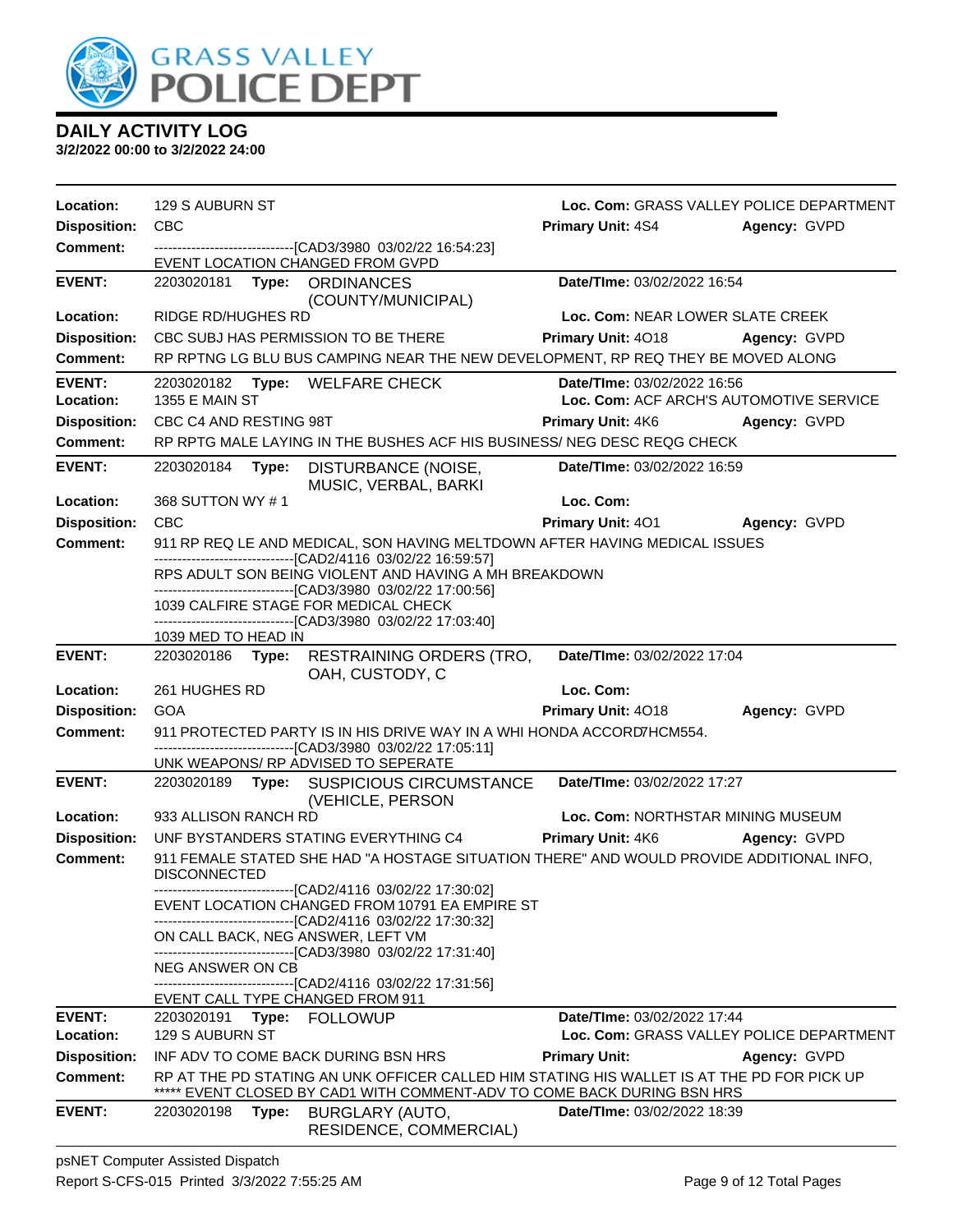

| Location:           | 933 ALLISON RANCH RD                                                                                                                                                                                                                                                                                                                                                                                                               |       |                                                                                                                                                         | Loc. Com: MINING MUSEUM        |              |
|---------------------|------------------------------------------------------------------------------------------------------------------------------------------------------------------------------------------------------------------------------------------------------------------------------------------------------------------------------------------------------------------------------------------------------------------------------------|-------|---------------------------------------------------------------------------------------------------------------------------------------------------------|--------------------------------|--------------|
| <b>Disposition:</b> | <b>CBC</b>                                                                                                                                                                                                                                                                                                                                                                                                                         |       |                                                                                                                                                         | Primary Unit: 4K6              | Agency: GVPD |
| <b>Comment:</b>     |                                                                                                                                                                                                                                                                                                                                                                                                                                    |       | RP RPTG SHE THINKS SHE JUST SAW 2 MALES POSS TRYING TO BREAK INTO A WHI CARGO VAN, MALES<br>LSW BLK HOODIES W/FLASHLIGHTS. SEEN WITHIN THE LAST 10 MINS |                                |              |
| <b>EVENT:</b>       |                                                                                                                                                                                                                                                                                                                                                                                                                                    |       | 2203020200 Type: SUSPICIOUS CIRCUMSTANCE<br>(VEHICLE, PERSON                                                                                            | Date/TIme: 03/02/2022 19:06    |              |
| Location:           | 108 OPHIR ST                                                                                                                                                                                                                                                                                                                                                                                                                       |       |                                                                                                                                                         | Loc. Com:                      |              |
| <b>Disposition:</b> | ARA CHRGS IN COMMENTS                                                                                                                                                                                                                                                                                                                                                                                                              |       |                                                                                                                                                         | Primary Unit: 4020             | Agency: GVPD |
| Case No:            | G2200554                                                                                                                                                                                                                                                                                                                                                                                                                           |       |                                                                                                                                                         |                                |              |
| <b>Comment:</b>     | CHP TRANSFER/911 CALLER REPORTS MALE SUBJ APPEARS UNDER THE INFLUENCE, HE IS CRAWLING<br>AROUND ON THE SIDEWALK. WMA 30'S LSW DK HOODIE, DK SWEATPANTS<br>-------------------------------[CAD1/3753 03/02/22 19:15:00]<br>RP CALLED BACK ON 911, MALE IS NOW BETWEEN THE TWO DOWNSTAIRS APTS. A FEMALE SMACKED HIM<br>IN THE FACE AND HE IS TRYING TO GET INTO CARS AND APTS. FEMALE IS POSS THE MOTHER OF HIS CHILD<br>UNK NAMES. |       |                                                                                                                                                         |                                |              |
|                     |                                                                                                                                                                                                                                                                                                                                                                                                                                    |       |                                                                                                                                                         |                                |              |
|                     |                                                                                                                                                                                                                                                                                                                                                                                                                                    |       | -------------------------------[CAD3/4106 03/02/22 19:44:00]<br>ISSUED CASE# G2200554 FOR AGENCY GVPD by UNIT 4O20                                      |                                |              |
|                     |                                                                                                                                                                                                                                                                                                                                                                                                                                    |       | ---------------------------------[4O20/MDT 03/02/22 20:25]                                                                                              |                                |              |
|                     |                                                                                                                                                                                                                                                                                                                                                                                                                                    |       | AR BOOKED FOR 11550 H&S, 11364 H&S, 148(A)(1) PC, AND MISDO PCSO 10-36.                                                                                 |                                |              |
| <b>EVENT:</b>       |                                                                                                                                                                                                                                                                                                                                                                                                                                    |       | 2203020203 Type: TRAFFIC (DUI, PARKING,<br>SPEED, HAZ                                                                                                   | Date/TIme: 03/02/2022 19:20    |              |
| Location:           | 211 CATHERINE LN                                                                                                                                                                                                                                                                                                                                                                                                                   |       |                                                                                                                                                         | Loc. Com:                      |              |
| <b>Disposition:</b> | UTL                                                                                                                                                                                                                                                                                                                                                                                                                                |       |                                                                                                                                                         | Primary Unit: 4K6 Agency: GVPD |              |
| <b>Comment:</b>     |                                                                                                                                                                                                                                                                                                                                                                                                                                    |       | 911 CALLER REPORTS TWO VEHS STUCK APPROX 100 YDS FROM THE RP'S HOUSE ON ACCESS RD THAT                                                                  |                                |              |
|                     |                                                                                                                                                                                                                                                                                                                                                                                                                                    |       | GOES TO BLDG 4. RP CANNOT GIVE DESC.<br>-------------------------------[CAD3/4106 03/02/22 19:27:05]                                                    |                                |              |
|                     | 4K6 ADV                                                                                                                                                                                                                                                                                                                                                                                                                            |       |                                                                                                                                                         |                                |              |
| <b>EVENT:</b>       | 2203020208                                                                                                                                                                                                                                                                                                                                                                                                                         | Type: | ALARMS (SILENT, AUDIBLE,<br><b>COMMERCIAL, RES</b>                                                                                                      | Date/TIme: 03/02/2022 19:50    |              |
| Location:           | 146 MILL ST                                                                                                                                                                                                                                                                                                                                                                                                                        |       |                                                                                                                                                         | Loc. Com: GOOD TIMES           |              |
| <b>Disposition:</b> | <b>CBC ALL SECURE</b>                                                                                                                                                                                                                                                                                                                                                                                                              |       |                                                                                                                                                         | Primary Unit: 4S3              | Agency: GVPD |
| <b>Comment:</b>     |                                                                                                                                                                                                                                                                                                                                                                                                                                    |       | BACK DOORS, AUD, RESP NOT RESPONDING                                                                                                                    |                                |              |
|                     | 4S3 ADV                                                                                                                                                                                                                                                                                                                                                                                                                            |       | -------------------------------[CAD3/4106 03/02/22 19:51:19]                                                                                            |                                |              |
| <b>EVENT:</b>       | 2203020210 Type: FIRE                                                                                                                                                                                                                                                                                                                                                                                                              |       |                                                                                                                                                         | Date/TIme: 03/02/2022 19:54    |              |
| Location:           | 275 DORSEY DR #47                                                                                                                                                                                                                                                                                                                                                                                                                  |       |                                                                                                                                                         | Loc. Com:                      |              |
| <b>Disposition:</b> | <b>HBD</b>                                                                                                                                                                                                                                                                                                                                                                                                                         |       |                                                                                                                                                         | <b>Primary Unit:</b>           | Agency: GVPD |
| <b>Comment:</b>     |                                                                                                                                                                                                                                                                                                                                                                                                                                    |       | 911 SMOKE ALARM SOUNDING WITH SMELL OF SMOKE/TRANSFERRED TO CALFIRE                                                                                     |                                |              |
|                     | EVENT CLOSED BY CAD3                                                                                                                                                                                                                                                                                                                                                                                                               |       | -------------------------------[CAD1/3753 03/02/22 19:55:07]<br>EVENT LOCATION CHANGED FROM 275 DORSEY DR GV                                            |                                |              |
| <b>EVENT:</b>       | 2203020212                                                                                                                                                                                                                                                                                                                                                                                                                         | Type: | <b>SUSPICIOUS CIRCUMSTANCE</b><br>(VEHICLE, PERSON                                                                                                      | Date/TIme: 03/02/2022 20:01    |              |
| Location:           | 1005 SUTTON WY                                                                                                                                                                                                                                                                                                                                                                                                                     |       |                                                                                                                                                         | Loc. Com: CVS                  |              |
| <b>Disposition:</b> | <b>RPT</b>                                                                                                                                                                                                                                                                                                                                                                                                                         |       |                                                                                                                                                         | Primary Unit: 4K6              | Agency: GVPD |
| Case No:            | G2200555                                                                                                                                                                                                                                                                                                                                                                                                                           |       |                                                                                                                                                         |                                |              |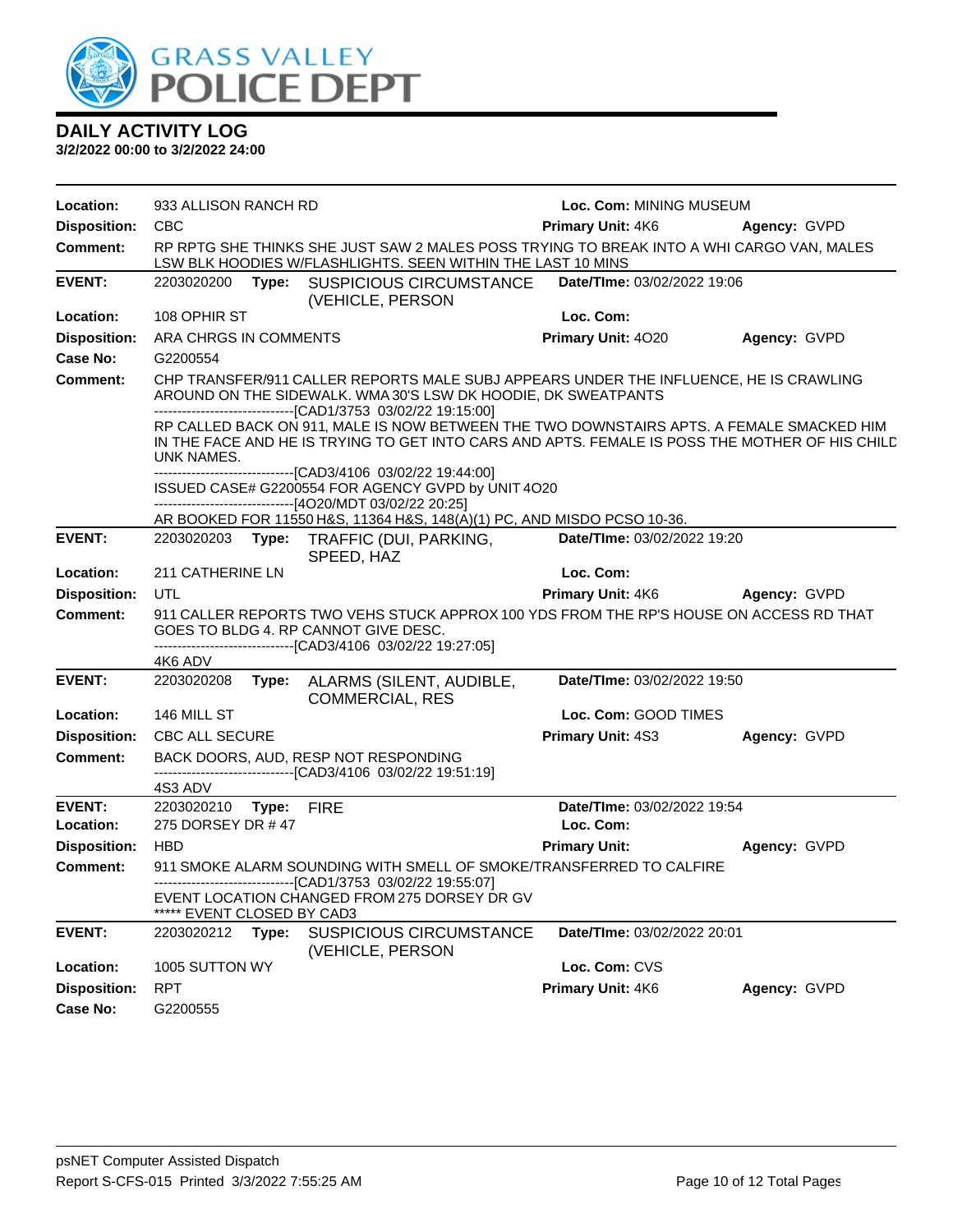

| <b>Comment:</b><br><b>EVENT:</b> | MASKS, BLK JEANS.<br>PER PCSO 211 OCCURED AT 1908     | BLU FACIAL MASKS, ONE WEARING BLU JEANS.<br>-------------------------------[CAD1/3753 03/02/22 20:03:32]<br>------------------------------[CAD1/3753 03/02/22 20:04:52]<br>-------------------------------[CAD1/3753 03/02/22 20:12:11]<br>-------------------------------[CAD3/4106 03/02/22 20:16:32]<br>-------------------------------[CAD3/4106 03/02/22 20:24:18]<br>------------------------------[CAD3/4106 03/02/22 20:47:05]<br>ISSUED CASE# G2200555 FOR AGENCY GVPD by UNIT 4K6<br>2203020215 Type: CITIZEN ASSIST (CIVIL | RP RPTS TWO BMA'S FULLY MASKED WITH HOODS WALKING AROUND THE PHARMACY AND LOOKING AT<br>CAMERAS. THERE WAS A211 AT THE AUBURN CVS PHARMACY AN HOUR AGO. LSW BLK HOODIES, LIGHT<br>WHILE ON LL, SUBJS TOOK AN ITEM AND WENT BEHIND THE OLD MONGOLIAN BBQ.<br>THE PHARMACIST PULLED DOWN THE GATE DUE TO THEIR BEHAVIOR, SO THE ITEMS TAKEN WERE OTC.<br>PER PCSO, THE SUSPECTS WERE TWO ASIAN MALE ADULTS WITH POSS A WHI SEDAN, BLK HOODIES, BLK<br>PCSO CALLED BACK, NOW WITNESS SAYS SUBJS MAY HAVE BEEN BLACK. PCSO SGT REQ TAPE.<br>PER 4K6 RP RECIEVED PHOTO FROM AUBURN CVS AND CONFIRMED IT IS THE SAME INDIVIDUALS<br>Date/TIme: 03/02/2022 20:40 |              |
|----------------------------------|-------------------------------------------------------|---------------------------------------------------------------------------------------------------------------------------------------------------------------------------------------------------------------------------------------------------------------------------------------------------------------------------------------------------------------------------------------------------------------------------------------------------------------------------------------------------------------------------------------|-----------------------------------------------------------------------------------------------------------------------------------------------------------------------------------------------------------------------------------------------------------------------------------------------------------------------------------------------------------------------------------------------------------------------------------------------------------------------------------------------------------------------------------------------------------------------------------------------------------------------------------------------------------|--------------|
|                                  |                                                       | STANDBY'S, LOCKOUT                                                                                                                                                                                                                                                                                                                                                                                                                                                                                                                    |                                                                                                                                                                                                                                                                                                                                                                                                                                                                                                                                                                                                                                                           |              |
| Location:                        | 412 BRUNSWICK RD                                      |                                                                                                                                                                                                                                                                                                                                                                                                                                                                                                                                       | Loc. Com: AUTO ZONE 530 272 6066                                                                                                                                                                                                                                                                                                                                                                                                                                                                                                                                                                                                                          |              |
| <b>Disposition:</b>              | UTL                                                   |                                                                                                                                                                                                                                                                                                                                                                                                                                                                                                                                       | <b>Primary Unit: 4S3</b>                                                                                                                                                                                                                                                                                                                                                                                                                                                                                                                                                                                                                                  | Agency: GVPD |
| <b>Comment:</b>                  |                                                       | -------------------------------[CAD3/4106 03/02/22 20:40:23]                                                                                                                                                                                                                                                                                                                                                                                                                                                                          | FLAGGED DOWN NEAR CVS FOR SUS CIRCUMSTANCE IN THE AREA OR AUTOZONE                                                                                                                                                                                                                                                                                                                                                                                                                                                                                                                                                                                        |              |
|                                  |                                                       | EVENT LOCATION CHANGED FROM 412 BRUNSWICK RD                                                                                                                                                                                                                                                                                                                                                                                                                                                                                          |                                                                                                                                                                                                                                                                                                                                                                                                                                                                                                                                                                                                                                                           |              |
| <b>EVENT:</b>                    | 2203020216 Type: EXTRA PATROL                         |                                                                                                                                                                                                                                                                                                                                                                                                                                                                                                                                       | Date/TIme: 03/02/2022 20:44                                                                                                                                                                                                                                                                                                                                                                                                                                                                                                                                                                                                                               |              |
| Location:                        | 660 MINNIE ST                                         |                                                                                                                                                                                                                                                                                                                                                                                                                                                                                                                                       | Loc. Com: CONDON PARK                                                                                                                                                                                                                                                                                                                                                                                                                                                                                                                                                                                                                                     |              |
| <b>Disposition:</b>              | <b>CBC BEAT INFO</b>                                  |                                                                                                                                                                                                                                                                                                                                                                                                                                                                                                                                       | <b>Primary Unit: 4011 Agency: GVPD</b>                                                                                                                                                                                                                                                                                                                                                                                                                                                                                                                                                                                                                    |              |
| <b>Comment:</b>                  |                                                       | RP WANTS TO MAKE SURE THEY AREN'T CAMPING OVERNIGHT.                                                                                                                                                                                                                                                                                                                                                                                                                                                                                  | RP RPTS CABOVER CAMPER AND RV WERE PARKED BY THE DISC GOLF COURSE AT APPROX 1745HRS AND                                                                                                                                                                                                                                                                                                                                                                                                                                                                                                                                                                   |              |
| <b>EVENT:</b>                    | 2203020223                                            | Type: SUBJECT STOP                                                                                                                                                                                                                                                                                                                                                                                                                                                                                                                    | Date/TIme: 03/02/2022 21:20                                                                                                                                                                                                                                                                                                                                                                                                                                                                                                                                                                                                                               |              |
| Location:                        | LEDUC ST                                              |                                                                                                                                                                                                                                                                                                                                                                                                                                                                                                                                       | Loc. Com:                                                                                                                                                                                                                                                                                                                                                                                                                                                                                                                                                                                                                                                 |              |
| <b>Disposition:</b>              | <b>RPT</b>                                            |                                                                                                                                                                                                                                                                                                                                                                                                                                                                                                                                       | <b>Primary Unit: 4K6</b>                                                                                                                                                                                                                                                                                                                                                                                                                                                                                                                                                                                                                                  | Agency: GVPD |
| <b>Case No:</b>                  | G2200556                                              |                                                                                                                                                                                                                                                                                                                                                                                                                                                                                                                                       |                                                                                                                                                                                                                                                                                                                                                                                                                                                                                                                                                                                                                                                           |              |
| <b>Comment:</b>                  | OW WOODGRIFT START SECOND                             |                                                                                                                                                                                                                                                                                                                                                                                                                                                                                                                                       |                                                                                                                                                                                                                                                                                                                                                                                                                                                                                                                                                                                                                                                           |              |
|                                  |                                                       | -------------------------------[CAD3/4106 03/02/22 21:31:40]<br>ISSUED CASE# G2200556 FOR AGENCY GVPD by UNIT 4K6                                                                                                                                                                                                                                                                                                                                                                                                                     |                                                                                                                                                                                                                                                                                                                                                                                                                                                                                                                                                                                                                                                           |              |
|                                  |                                                       | -------------------------------[CAD1/3753 03/02/22 21:34:57]                                                                                                                                                                                                                                                                                                                                                                                                                                                                          |                                                                                                                                                                                                                                                                                                                                                                                                                                                                                                                                                                                                                                                           |              |
|                                  |                                                       | TOW ASSIGNED-MMM TOWING, 647 E MAIN ST, GRASS VALLEY, 5302733180,<br>--------------------------------[CAD1/3753 03/02/22 21:35:05]                                                                                                                                                                                                                                                                                                                                                                                                    |                                                                                                                                                                                                                                                                                                                                                                                                                                                                                                                                                                                                                                                           |              |
|                                  | 1039 MMM TOWING/ENRT                                  |                                                                                                                                                                                                                                                                                                                                                                                                                                                                                                                                       |                                                                                                                                                                                                                                                                                                                                                                                                                                                                                                                                                                                                                                                           |              |
|                                  | FCN/3702206104900                                     | -------------------------------[CAD3/4106 03/02/22 22:30:18]                                                                                                                                                                                                                                                                                                                                                                                                                                                                          |                                                                                                                                                                                                                                                                                                                                                                                                                                                                                                                                                                                                                                                           |              |
|                                  |                                                       | -----------------------[CAD3/4106  03/02/22 22:30:34]                                                                                                                                                                                                                                                                                                                                                                                                                                                                                 |                                                                                                                                                                                                                                                                                                                                                                                                                                                                                                                                                                                                                                                           |              |
|                                  | <b>BOLO INACTIVE</b>                                  |                                                                                                                                                                                                                                                                                                                                                                                                                                                                                                                                       |                                                                                                                                                                                                                                                                                                                                                                                                                                                                                                                                                                                                                                                           |              |
| <b>EVENT:</b>                    | 2203020232                                            | Type: 911 UNKNOWN<br>(HANGUPS, ABAN'S)                                                                                                                                                                                                                                                                                                                                                                                                                                                                                                | Date/TIme: 03/02/2022 22:21                                                                                                                                                                                                                                                                                                                                                                                                                                                                                                                                                                                                                               |              |
| Location:                        | 11780 MCCOURTNEY RD                                   |                                                                                                                                                                                                                                                                                                                                                                                                                                                                                                                                       | Loc. Com:                                                                                                                                                                                                                                                                                                                                                                                                                                                                                                                                                                                                                                                 |              |
| <b>Disposition:</b>              | <b>HBD</b>                                            |                                                                                                                                                                                                                                                                                                                                                                                                                                                                                                                                       | <b>Primary Unit:</b>                                                                                                                                                                                                                                                                                                                                                                                                                                                                                                                                                                                                                                      | Agency: GVPD |
| <b>Comment:</b>                  | 911 ABANDON                                           |                                                                                                                                                                                                                                                                                                                                                                                                                                                                                                                                       |                                                                                                                                                                                                                                                                                                                                                                                                                                                                                                                                                                                                                                                           |              |
|                                  |                                                       | --------------------------[CAD1/3753 03/02/22 22:22:39]<br>---------------------------------[CAD1/3753_03/02/22_22:22:50]                                                                                                                                                                                                                                                                                                                                                                                                             | EVENT LOCATION CHANGED FROM LAT:39.20058600 LONG: -121.056772 GRASS VALLEY                                                                                                                                                                                                                                                                                                                                                                                                                                                                                                                                                                                |              |
|                                  | ACCIDENTAL ON CALL BACK<br>***** EVENT CLOSED BY CAD1 |                                                                                                                                                                                                                                                                                                                                                                                                                                                                                                                                       |                                                                                                                                                                                                                                                                                                                                                                                                                                                                                                                                                                                                                                                           |              |